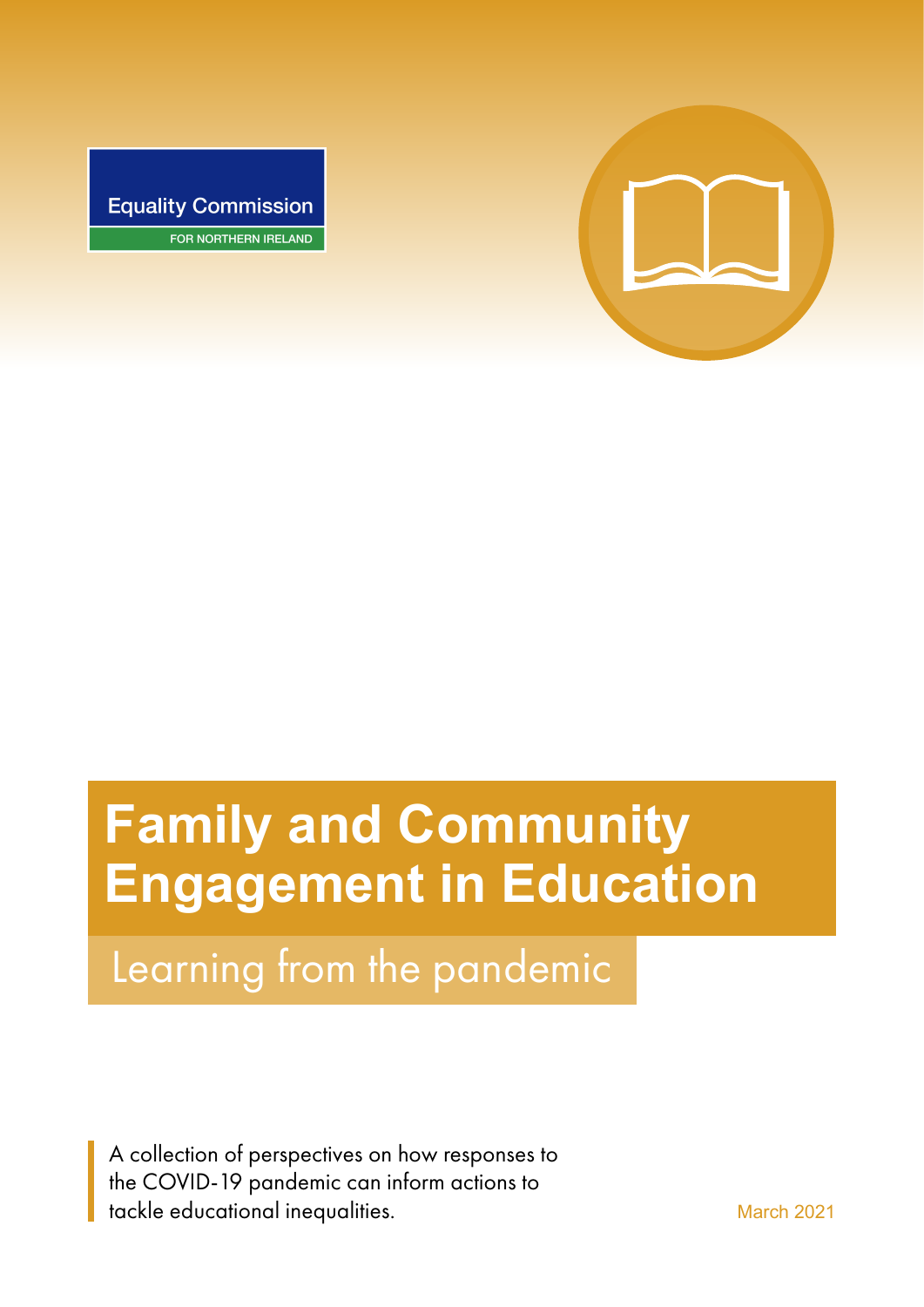



Education is a key to our future success - but over the last year due to the Covid-19 pandemic our children and young people and their educators have faced challenges never experienced before.

In March 2020 our schools closed, there was little time to plan the educational route ahead. Our principals, teachers and school staff worked hard to prepare home schooling packs and online teaching materials in order to minimise the disruption to children and young people's education.

Home schooling became the new norm, but for many children and young people it came with serious challenges. Despite their best efforts, and for a range of reasons many parents simply did not have the ability or resources to support their children's educational needs at home – they lacked confidence, skills, time, space, technology, faced language barriers and a host of other issues.

Thankfully a range of organisations stepped in to offer much needed support to our pupils and their families. We have learnt further valuable lessons regarding this over the last year and must use these important experiences going forward.

There is no doubt that the impact of the pandemic on education is and will continue to be significant. Through our work in 'Key Inequalities in Education' we already knew that a lack of family engagement is linked to poorer educational outcomes, and we understand the importance of collaboration between education providers, families and communities.

This publication provides a snapshot of time, when family and school and supporting organisations have had to be more reliant upon each other than ever before. It outlines their experiences, expertise and thoughts on what we all can learn from the pandemic about family and community engagement in education.

It contains a range of insights from educationalists, charities and community and voluntary sector organisations, setting out the challenges that they and their service users have faced, and how they have had to adapt. This document will prove to be a valuable resource for policy-makers, decisionmakers and others committed to equality and education.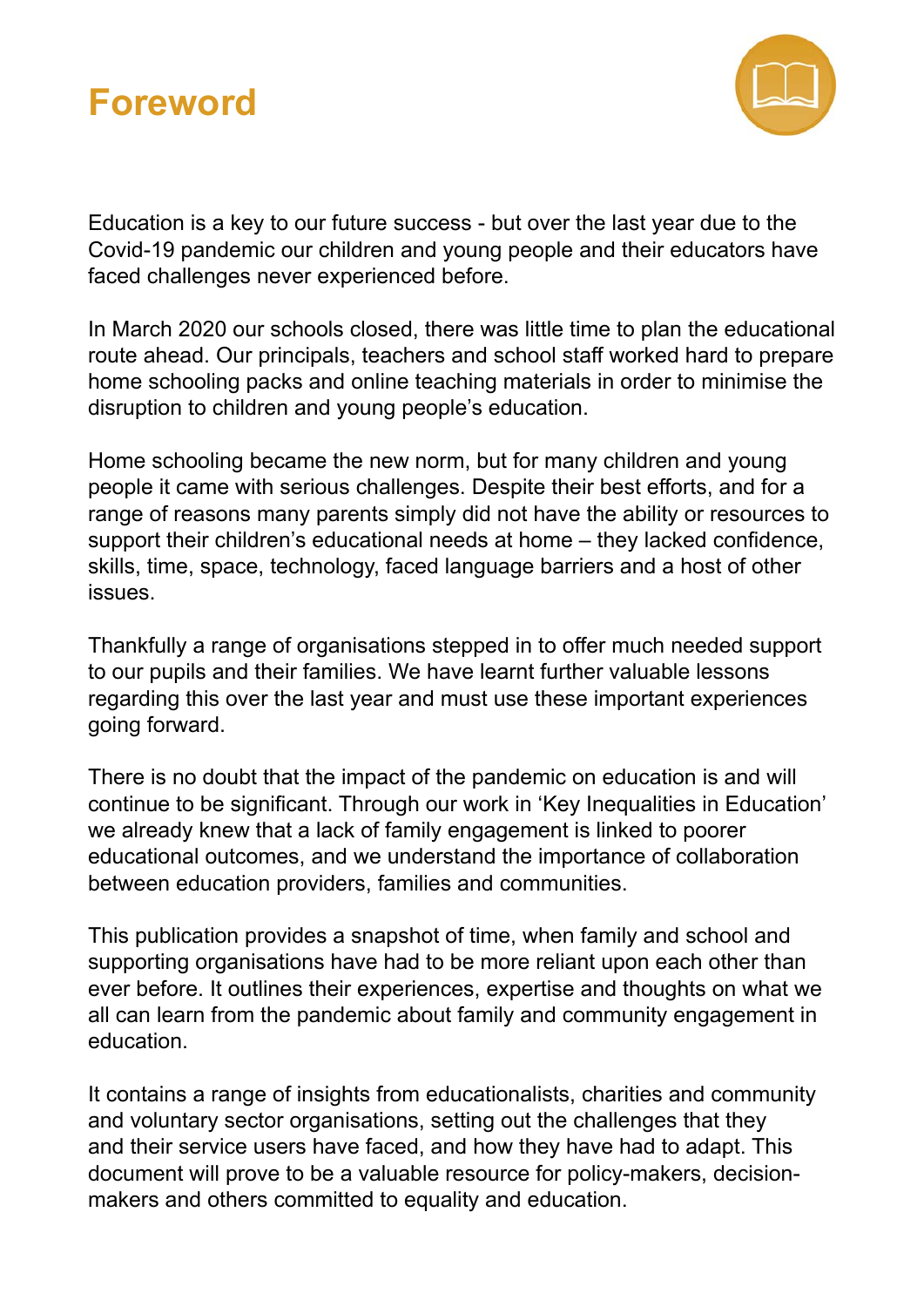

I thank each organisation and individual contributor not only for their valuable inputs to this publication but also for their commitment and dedication in their daily efforts to overcome inequalities and disadvantage faced by children and young people and their families.

**Geraldine McGahey OBE** 

Chief Commissioner

**For further information visit:** [www.equalityni.org/Education/Policy](http://www.equalityni.org/Education/Policy )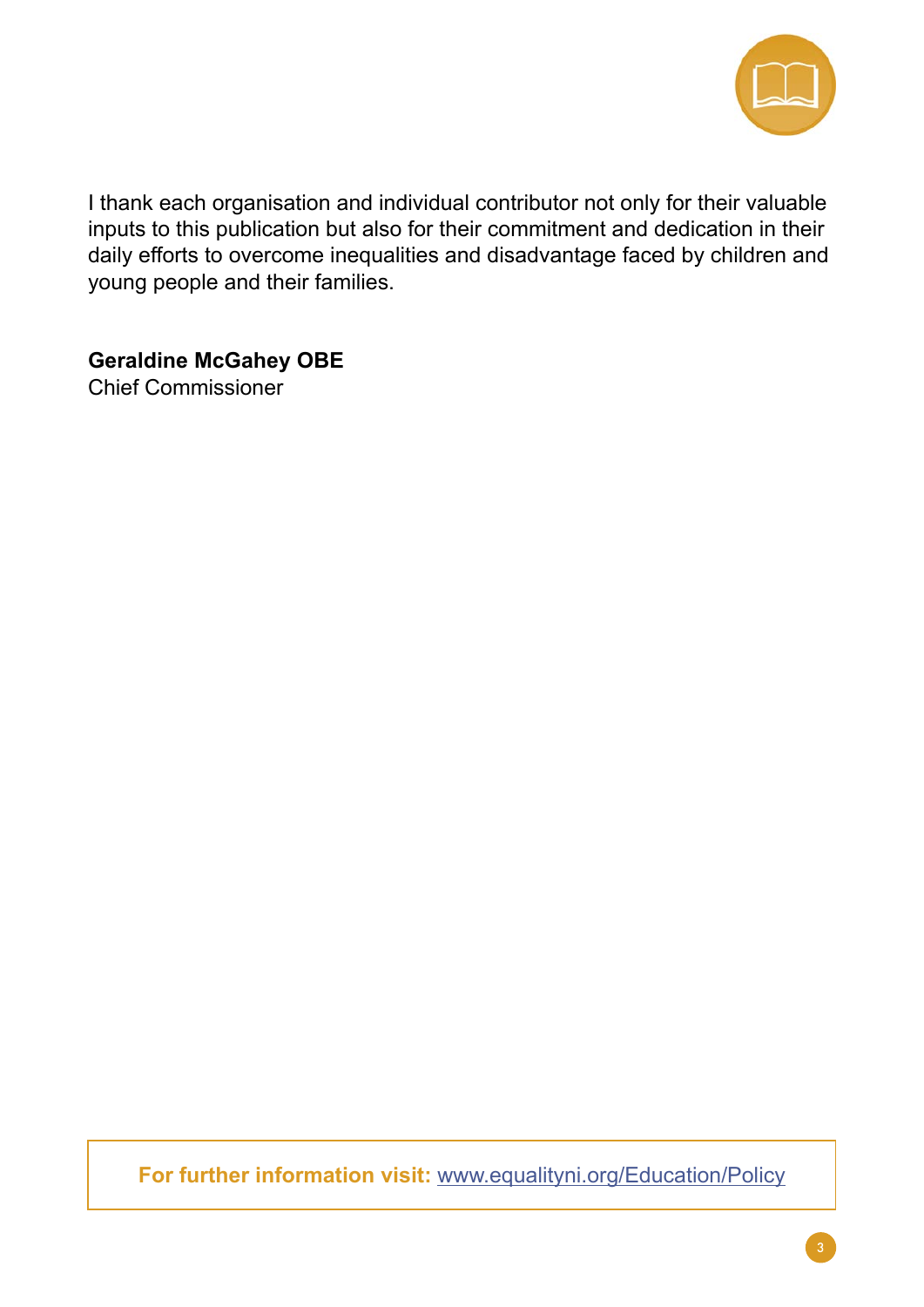

## **List of contributors**

| <b>Noel Purdy</b>        | <b>CREU, Stranmillis</b><br><b>University College</b>     | Moving forward together, learning<br>from the past                                                                             | 1              |
|--------------------------|-----------------------------------------------------------|--------------------------------------------------------------------------------------------------------------------------------|----------------|
| <b>Trasa Canavan</b>     | <b>Barnardos</b>                                          | Impact of the pandemic on<br>engagement in education                                                                           | $\overline{2}$ |
| Jerome Finnegan          | <b>Save the Children</b>                                  | Three key learnings from the<br>COVID-19 pandemic                                                                              | 4              |
| Rachel Hogan             | <b>Children's Law</b><br><b>Centre</b>                    | Use the equality duties more<br>effectively to achieve positive<br>outcomes for children and families                          | 6              |
| <b>Shirley Gillespie</b> | Toybox - the<br><b>Early Years</b><br>Organisation        | The impact of COVID-19 on<br><b>Traveller and Roma family life, their</b><br>engagement in community services<br>and education | 9              |
| <b>Kelly Maxwell</b>     | <b>Autism NI</b>                                          | Making the return to school a<br>success for children with autism                                                              | 12             |
| Karen Wilson             | <b>Angel Eyes</b>                                         | Education: school engagement,<br>family, and community in COVID-19                                                             | 14             |
| Maria Rogan              | <b>Parenting NI</b>                                       | Mental health and well-being<br>support should be a priority                                                                   | 17             |
| Ann Pendleton            | <b>Full Service</b><br><b>Community</b><br><b>Network</b> | Is net working not working?<br>Lessons learnt during a pandemic                                                                | 18             |
| Aoife Hamilton           | <b>Employers for</b><br><b>Childcare</b>                  | Childcare sector: enabling parents<br>to access work and supporting the<br>social and educational development<br>of children   | 19             |
| Jayne Thompson           | <b>Parentkind</b>                                         | <b>Effective two-way communication</b><br>between parents, schools and<br>decision-makers                                      | 22             |
| Jessica Blomquist        | Integrated<br><b>Education Fund</b>                       | <u>Outreach – learning from the</u><br>pandemic                                                                                | 23             |
| Robyn Scott              | <b>Equality Coalition</b>                                 | <u>An opportunity to improve lifelong</u><br>outcomes for children                                                             | 25             |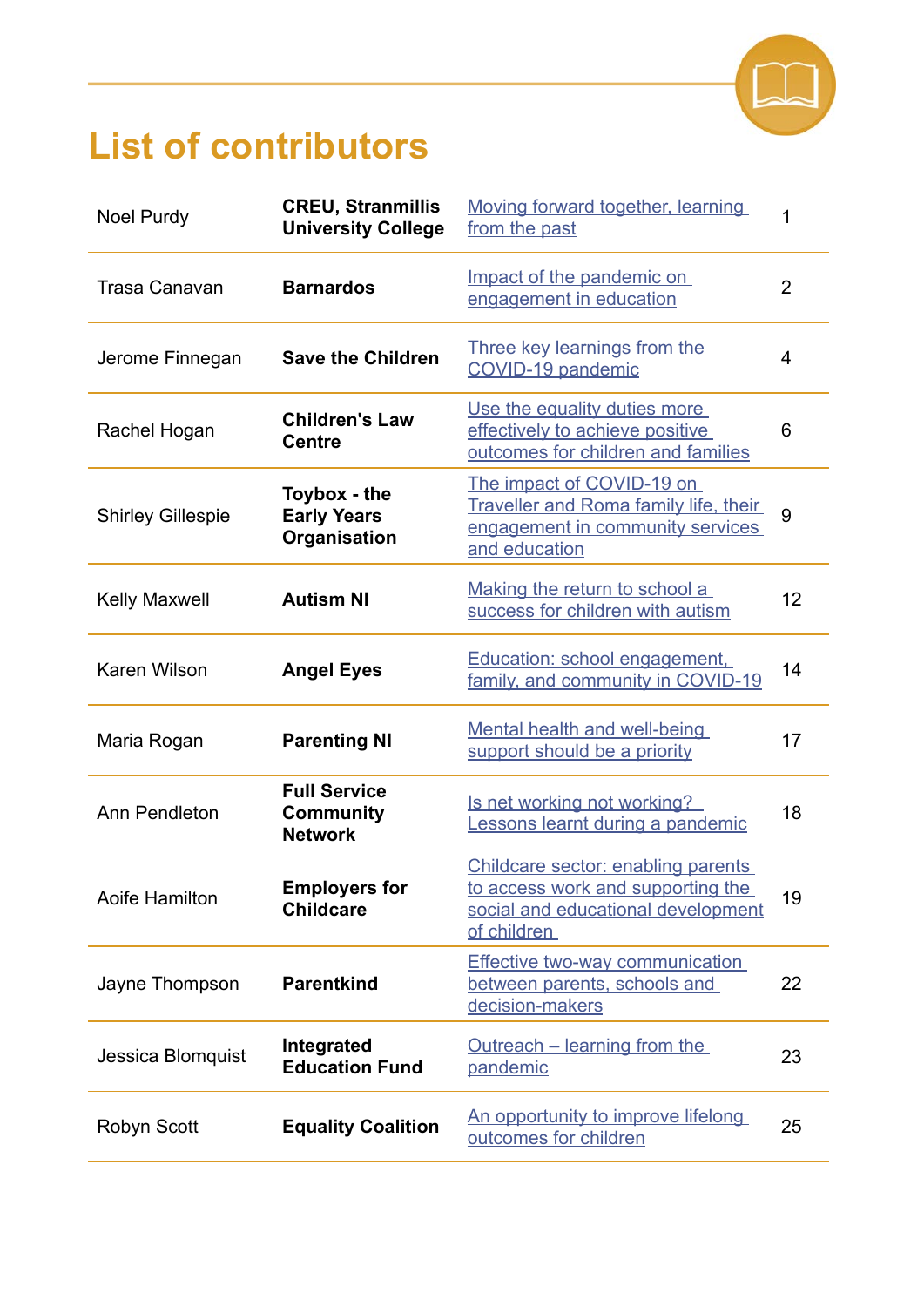#### <span id="page-4-0"></span>**Centre for Research in Educational Underachievement Stranmillis University College**



Dr Noel Purdy

## **Moving forward together, learning from the past**

As we fast approach the first anniversary of the first national lockdown and the start of remote learning and home-schooling for the vast majority of children in Northern Ireland, it is clear that there are lessons that can and should be learnt from our experiences. During the first lockdown, our research centre at Stranmillis carried out a survey among parents and carers which highlighted significant inequalities between experiences of homeschooling, mediated by educational background. We reported then that less well educated parents/carers spent less time home-schooling, were less directly involved in teaching their children, felt less confident in the process and were less likely to be working from home, leading to additional pressures of juggling work and home commitments. Many parents also reported that their children had limited access to devices (laptops, printers etc.) and many felt under enormous strain as the weeks and months of lockdown continued. It seemed beyond doubt that lockdown had exacerbated existing inequalities for those from socially disadvantaged contexts and on the wrong side of the digital divide (in terms of access to devices, data, broadband and competence).

 **of devices as well as data to those most in need.** Third, there has been a widespread Despite the very many negative experiences, there were however some significant positives to arise during lockdown which will, I hope, help to mitigate the risks we now face during this second extended period of home-schooling. First, I feel that schools and teachers have adapted much more quickly and easily to remote learning **on this occasion,** having invested time and effort into upskilling their staff teams since last March. Second, **the digital divide has not been 'deleted', but the community and voluntary sector (and the Education Authority) must be commended on providing thousands recognition that our children's emotional health and wellbeing must be prioritised throughout the pandemic,** but I feel that the true test of this pastoral commitment will come only later as we emerge from the pandemic when it would be all too easy to try to go back to how things were in the past. The 'hard yards' have been hard won and it will be important not to lose this valuable ground. Fourth, I feel that **communication between school and home has generally improved during recent months, as we have all embraced the communicative benefits of technology** (emails, texts, video messages on social media, apps such as SeeSaw etc.). Finally, many parents reported that, while home-schooling is challenging in so many ways, in the best cases, it makes **parents/ carers more aware of what their children are learning.** That's also a positive and something that we should seek to build on moving forward. So, in conclusion, let us all work hard to build on these often strengthened home-school-community links as we look forward with renewed hope to a re-focused, re-prioritised, more equitable post-COVID world.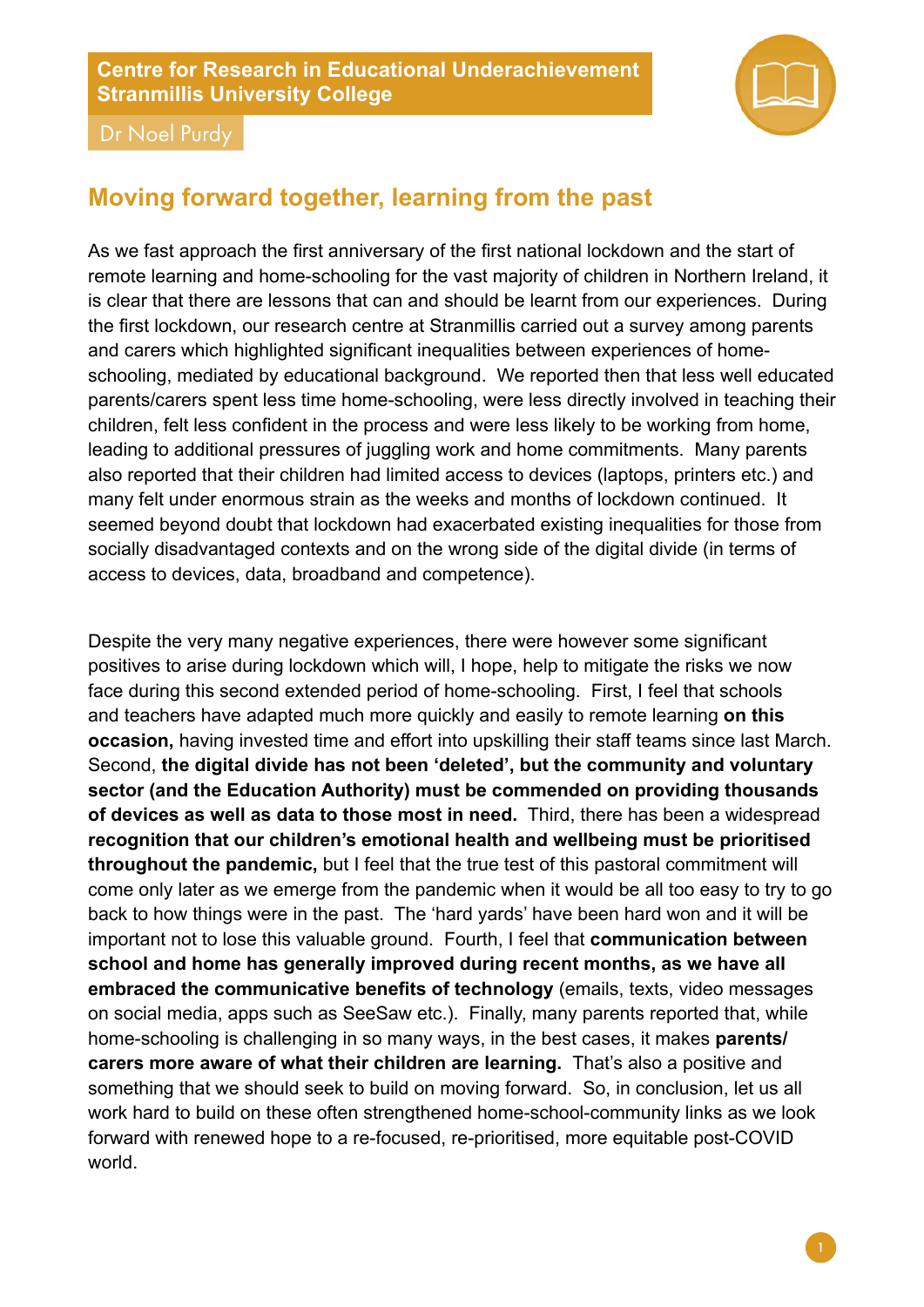<span id="page-5-0"></span>



## **Impact of the pandemic on engagement in education**

Barnardo's NI is a leading provider of schools-based support, reaching more than 25,000 children in schools across the UK and Ireland through our NI-managed social and emotional literacy programmes. We deliver a wide range of services across Northern Ireland, from providing family support and early intervention, to working directly with children and families who have experienced adversity and need our support. We have long promoted a 'whole school approach' to promoting wellbeing, which places the child at the centre. Barnardo's NI has continued to support the delivery of these programmes remotely throughout the pandemic and while schools have been closed.

Our 40+ services across Northern Ireland are using creative methods to ensure sustained support to families, for example, using digital technology to maintain contact with young people and providing pre-recorded resources for families to use at home. Our staff and volunteers are working to ensure the most vulnerable children are getting the support they need and that they are getting it quickly.

Our Family Connections service offers a range of support services for children and families in schools and communities across South and East Belfast and Newtownabbey, including early years play and learning, parenting programmes, family learning and community links. The Family Connections team also co-ordinates the THRiVE collaboration, a group of local parents, schools, community and voluntary organisations and statutory partners, working together to improve outcomes for children and young people.

The Family Connections team has provided continued support to children, young people and families throughout the pandemic and have witnessed first-hand the challenges that families are facing. Feedback from Family Connections highlights those challenges, but also the lessons we can learn on how to improve family support and parental engagement in education in the long term.

- A spotlight has been put on the pressures that families are facing, however many of these challenges are not new and have existed for many years. The impact of the pandemic has exacerbated pre-existing issues and increased pressure on families.
- **The government response to the pandemic has highlighted how the system can be agile and flexible when it needs to be.** Resources have been made available at record speed; there is an understanding of the need for quick and direct impact. There is a sense of urgency with people pulling together to get the job done.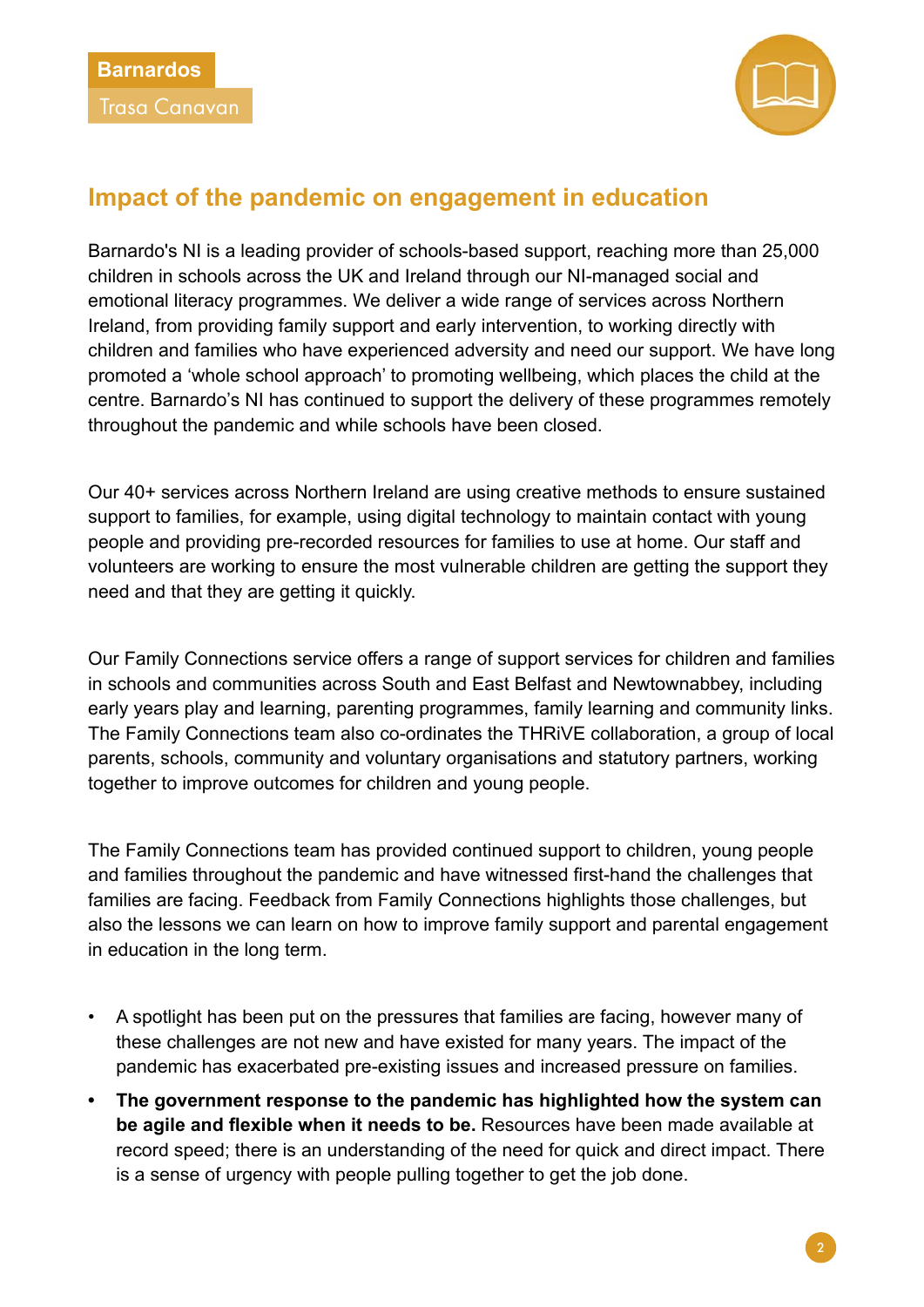

• The move to home learning both exposed challenges and highlighted opportunities for strengthening the education system. **Many parents have taken a more active role in their child's education, and teachers have begun working more closely with parents as genuine co-educators**. An appreciation by schools of the significance of parents in children's learning must be a cornerstone of education moving forward.

However, the move to home learning also highlighted a lack of confidence many parents felt in supporting their children's learning. Many parents have their own challenges when it comes to literacy and numeracy and are struggling with balancing home learning, work and stretched household finances. Parents report feeling isolated, disconnected and under pressure from schools, with a lack of confidence to talk about struggling with home learning and not being able to access the support of other parents, for example at the school gate.

- Local community networks are stepping up to provide support to parents and children. **Community and voluntary organisations are finding new, creative ways to support children, young people and families in a different context**. There is improved collaboration between organisations and the community sector is seen as a go-to for practical help and innovation. Schools are improving links with local services and organisations to ensure support for families.
- While the pandemic has presented many challenges and increased pressure, it has also demonstrated the potential for the system to respond quickly, flexibly and directly to the needs of children, young people and families when it is needed.

The pandemic and recovery present an ongoing challenge for pupils, teachers and the government. Our report ['New Term, New Challenges, New Opportunities'](https://www.barnardos.org.uk/sites/default/files/uploads/BarnardosNI-ChildrensMentalHealthAtTheHeartOfEducation.pdf) found that the majority of education professionals surveyed believe the pandemic is likely to have an impact on the mental health and wellbeing of pupils. Furthermore, professionals are concerned that these challenges are exacerbated by a lack of face-to-face time with pupils during school closures. The added dimension of 'digital poverty' is also a concern given the reliance on digital devices for children and young people to access educational resources, as well as maintain friendships throughout this period.

This crisis will impact every young person differently; we need to make sure that the unique needs of every child are recognised so that vulnerable children and young people are not forgotten during this crucial time.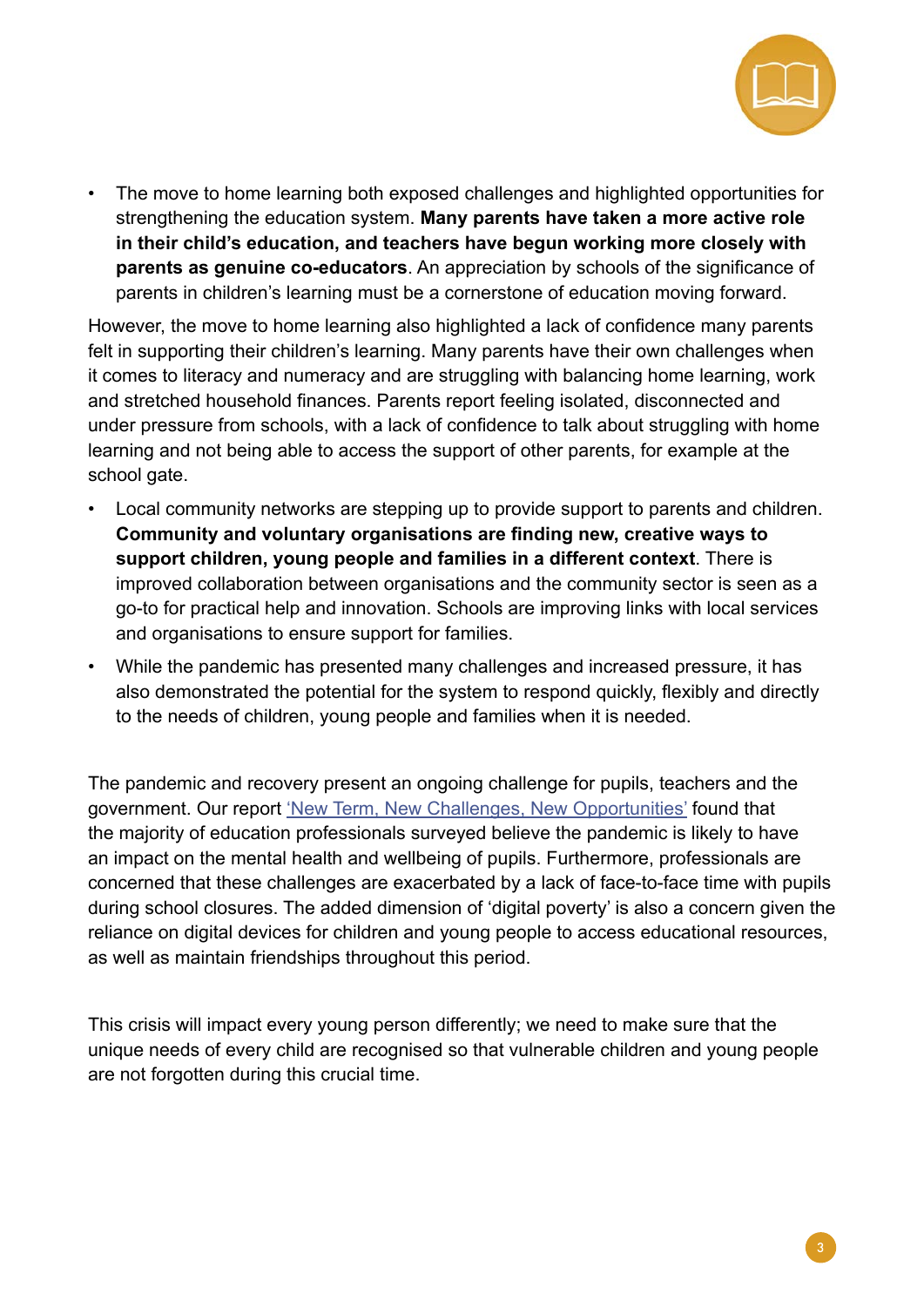

## <span id="page-7-0"></span>**Three key learnings from the COVID-19 pandemic**

Save the Children has worked with schools and local community partners to support family and parental engagement. The schools and partners that we work with were working to support parents with their children's early learning before the pandemic, and we've seen some incredible support for parental engagement during the pandemic. From this work with schools, local community partners and with families, we've taken away three key learnings:

#### **Schools have built and deepened relationships of trust with families and there's an opportunity to build on that after the pandemic**

Schools have been an anchor for families during the pandemic. We've seen schools facing massive challenges during the pandemic, particularly during the different lockdowns. During these times they've been operating two separate schools, one online and one in person. Throughout, the schools that we've worked with have used a variety of channels to support and engage with children and families, with families increasingly turning to them for support, and with schools also actively identifying families that need support and helping them. They've been a catalyst for support to families during the pandemic, acting like a community themselves, and their relationships with families have been strengthened. **There is a real opportunity to build on that after the pandemic to maintain and strengthen the relationships schools and parents have built up.** 

#### **Supporting children's resilience and emotional wellbeing will be key to recovery**

From our work with schools and local community partners, we've seen how valuable their support has been for families, particularly where they had one to one contact, even when this is over the phone rather than in person. **Even actions as simple as asking how a parent is doing helped create connections and reduce isolation.** This has also helped to build trust with families and provide key support, even when schools and other partners had to close their doors because of the lockdown. Despite this support, it's still understood that children, particularly the most disadvantaged groups, have missed out and that they will need support to help their learning and development. What we've learnt is that, given the difficult times that children and families have experienced, the support they will need is about resilience and emotional well-being, and supporting them to transition back to school and create the conditions for learning.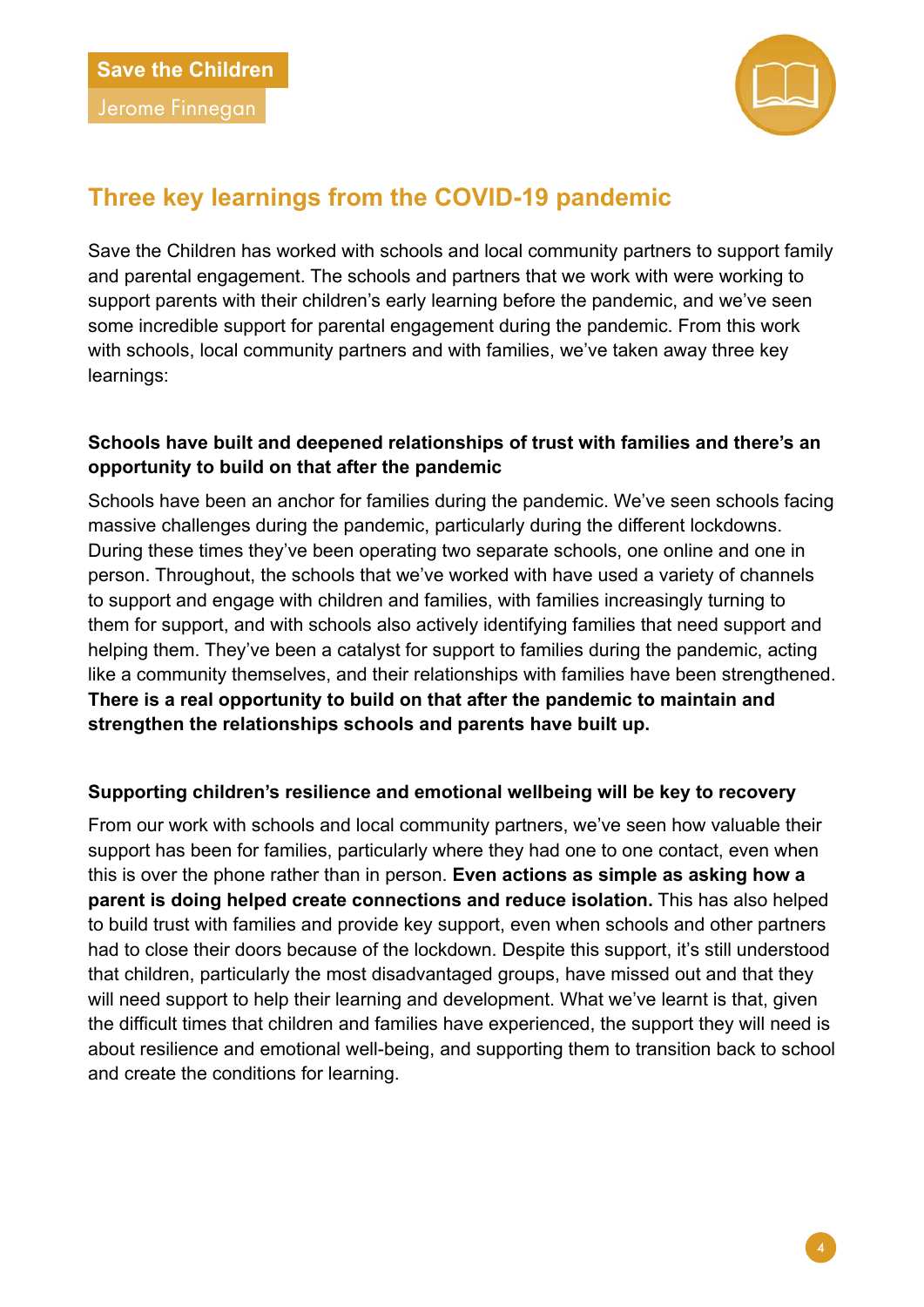

#### **Keeping the conversation going even when times are tough**

 **building parental skills and confidence and strengthening parent and school**  Because of the challenges we've all faced, there have been times when we couldn't deliver our usual programme support to families with schools. Despite this, what we learnt is that, even in difficult times, it's important to keep the conversation of parental engagement on the table. It helped us to understand the different challenges that schools were facing, what their needs were during a rapidly changing environment, and to offer support where we could. This included developing an online or blended version of our programme Families Connect in response to school requests. We recognise that school staff are busy and under immense pressure so we have sought to engage with schools at their own time of choosing and through a light touch supporting role rather than providing additional asks. This has meant that, whatever will happen in the coming months, we've continued discussing the best ways to support parental engagement. This has been important because we believe that **developing a supportive home learning environment, relationships will be central to recovering from the pandemic.**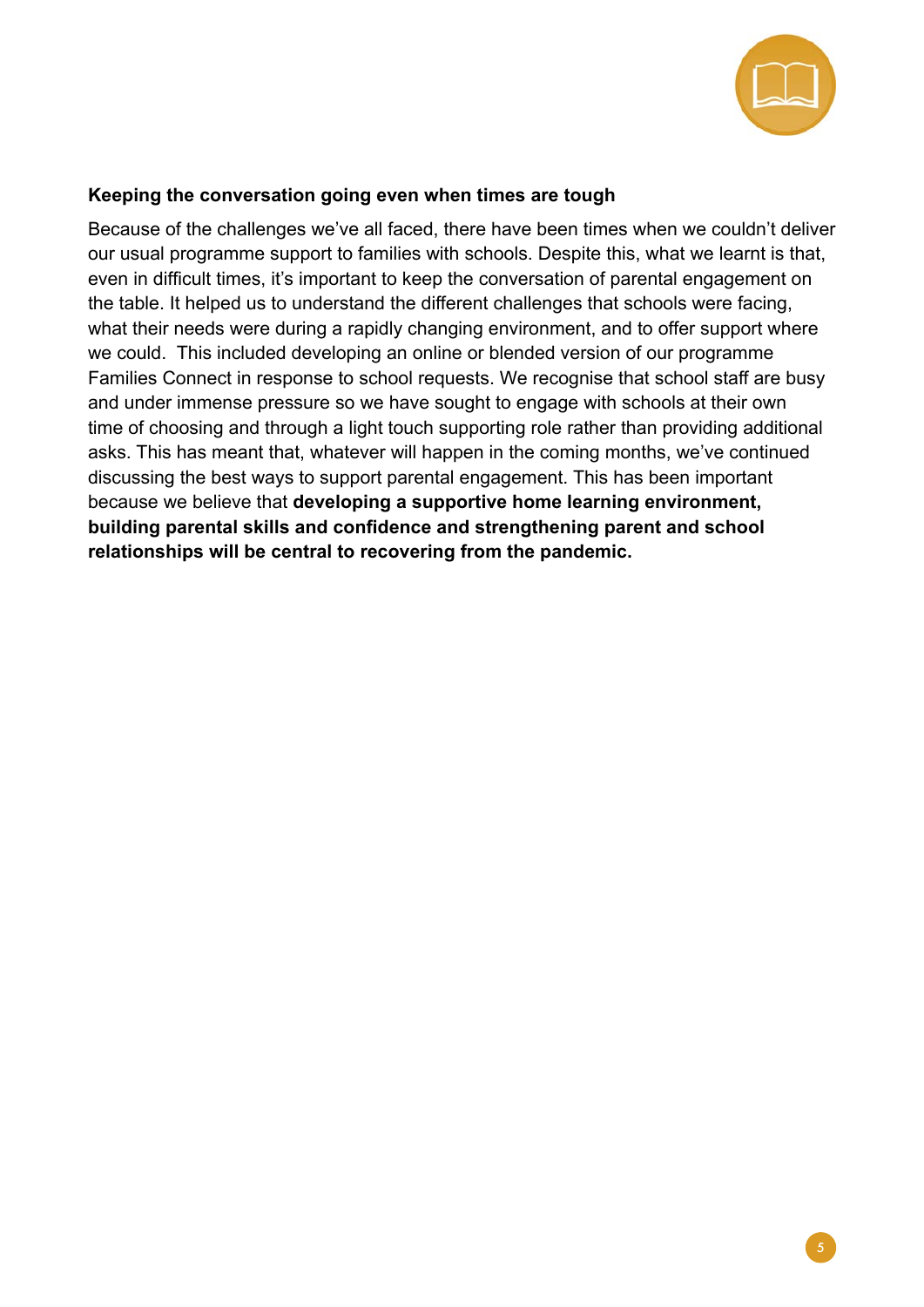<span id="page-9-0"></span>Rachel Hogan



## **Use the equality duties more effectively to achieve positive outcomes for children and families**

The Children's Law Centre (CLC) has dealt with continuous waves of major adverse equality impacts upon disadvantaged children and young people and their families during the ongoing pandemic. The impact of lockdown restrictions, largely (if not exclusively) imposed in the absence of full equality impact assessment and without properly consulting those affected to enable timely mitigation, has predictably been to expose shameful preexisting levels of persistent disadvantage experienced by children and young people in Northern Ireland including because of who they are and where they come from, whether rural or urban areas and in socio-economic terms.

Since the first lockdown there has been a very significant uplift in the amount of live litigation being run by the CLC's legal team on behalf of children experiencing or at high risk of discrimination. This includes children with disabilities who require interdisciplinary cooperation between services to ensure that they are safe and well; to enable access to appropriate packages of social care and to ensure access to education.

The basis of legal arguments in the cases CLC have taken, is the failure of government departments to comply with the statutory equality duties within Section 75 of the Northern Ireland Act 1998, including failure to create opportunities to consult with children and young people and their families at every process level. For example, when we sought supervised education placements for children with complex disabilities during the first phase of lockdown, the system put in place was not fit for purpose. This was largely because parents and carers, who could advocate best for their children's needs, were not an integral part of the decision-making process undertaken by schools, the EA and Social Services. The process itself had been formulated without their input. Open Democracy made a video with CLC and our client Tina about her daughter Lauryn which illustrates the impacts of failure to listen to parents and take into account the experiences of young people when formulating a policy around vulnerable children when schools closed. The evidence of potential and actual major adverse impacts was available, but had not been formally sought, collected or acted upon in policy formulation or implementation. [Read the report and watch the video](https://childrenslawcentre.org.uk/sedated-and-abandoned-the-struggle-to-care-for-my-disabled-daughter-during-lockdown/).

On an ongoing basis, our legal advisers are hearing from families whose children have special educational needs and disabilities that their children have not been enabled to access education on an equal basis with their peers. **Schools and parents/carers have struggled on an ongoing basis to provide for children who have difficulties with remote learning due to special needs and disabilities or who have poor access because of lack of digital resources or poor internet connection.** Schools struggle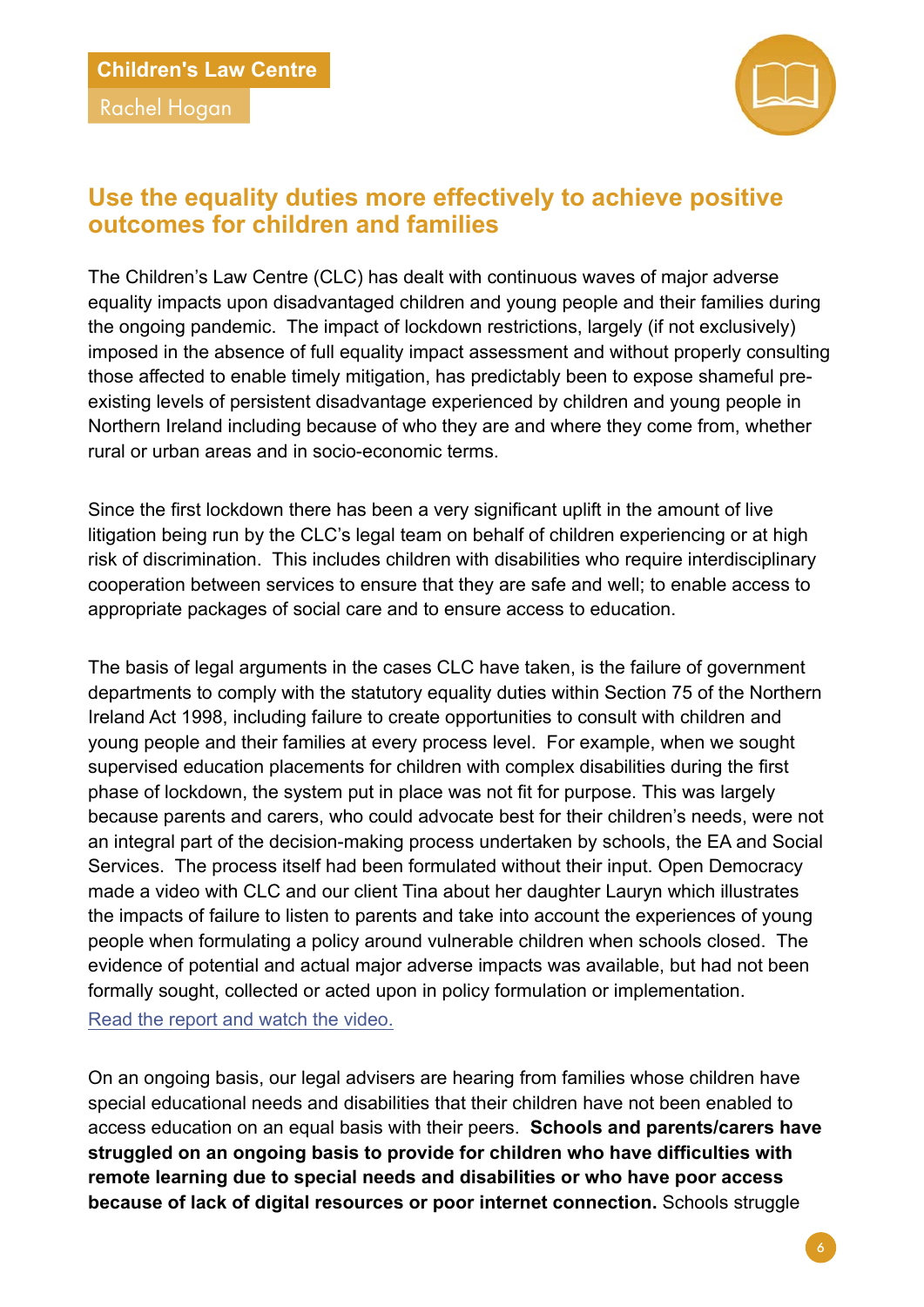

to maintain open communication and engagement with parents and families in an environment where significant policy decisions are announced via the media without prior consultation. Some parents tell us that children are regressing because of lost opportunity, and are showing signs of mental health difficulties, while peers without special needs and who benefit from relative digital and socio-economic wealth maintain learning, so that existing gaps are likely to continue to widen for the foreseeable future.

CLC are also dealing with the ongoing fallout from this year's transfer process for Primary 7 children. Parents/carers, families and young people have been cut adrift when decisions were being made about the process. They will be left to carry the cost of unfair processes which will inevitably ensue.

[View an open letter from CLC and 25 voluntary sector organisations detailing concerns](https://childrenslawcentre.org.uk/?s=transfer+test).

#### **What have we learned from the pandemic?**

These issues are just a sample of the many issues arising in CLC's work. There is however a common feature across our casework which CLC believes identifies one solution and would guard against further breaches of children's rights. **That is the pressing need for duty bearers to fully adhere to the letter and the spirit of Section 75 equality duties in line with the ECNI's advice and for the ECNI to ensure compliance as part of its functions.** It is absolutely imperative in this time of emergency that Section 75 is enforced when there have been failures to comply, especially given the devastating magnification of pre-existing inequalities across society as a result of policies being introduced in the absence of the Section 75 duty having been discharged.

The processes needed going forward are not new but need to be effectively implemented, adhered to on a continuous basis, monitored and enforced if policies are to promote, enable and support family/community and school engagement in a way that ensures equality of opportunity and produces measurable positive outcomes for children and families:

- Failings to date in relation to Section 75 equality duties should be recognised and acknowledged, to enable appropriate learning to take place. Examination of the Vulnerable Child policy and process arising from school closures, which initially increased barriers to effective engagement between schools, families and communities, with predictable and devastating consequences, could be used to facilitate such learning. This will positively benefit future policy formulation across government.
- Section 75 should be proactively enforced by using existing provisions. In addition, strengthening of Section 75 to improve ease of enforceability would lead to greater compliance.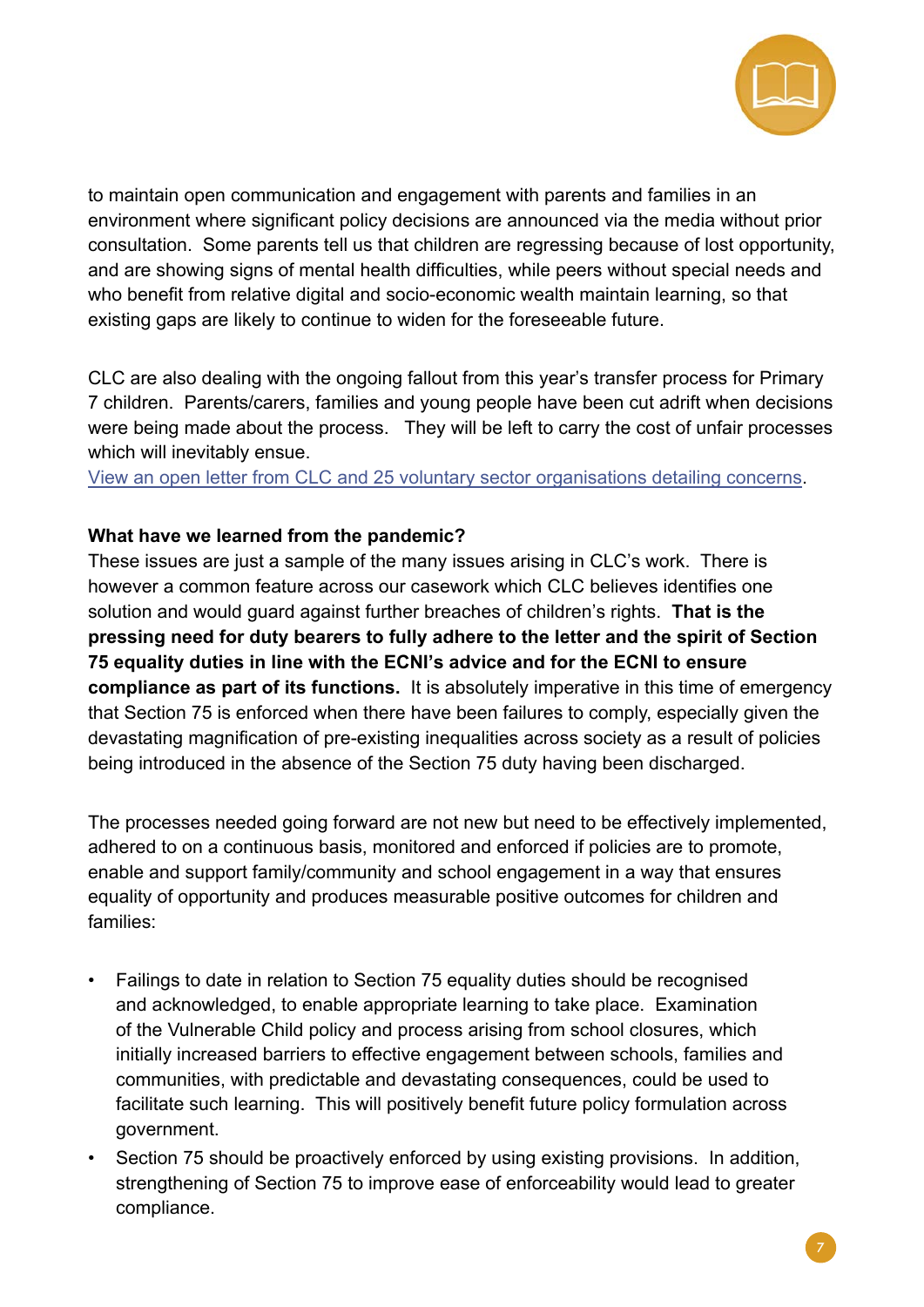

- Equality screening needs to be more than a tick box exercise. The ECNI should more actively enforce compliance with the statutory duty to carry out an effective screening exercise when the duty is engaged.
- Full and proper consultation with affected people, including parents/carers, children, young people, educators, health staff and other stakeholders is essential at the earliest stage of formulation of education policies and on an ongoing basis. This is one way in which barriers to engagement can be identified and removed.
- Undertaking full equality impact assessment upon policies when there is potential for differential adverse impact on children is likely to be required in most instances given the well-documented inequalities embedded within our education system.
- Consultation with experts who can advise of children's rights and equality implications of policy decisions is required, including for example ECNI, NICCY and CLC. Parents/ carers and young people and schools tell such organisations about the inequality of opportunity they are facing which hinder effective engagement in education.
- Adequate human, financial, operational and digital resourcing is required from the Executive to support the Department, the EA, schools, parents/carers and HSCT staff to work together to meet policy objectives. An under-resourced school staff will be much less able to make space and time for engagement with parents, carers, children and young people and other interested parties on the issues that matter to them.
- Interdisciplinary cooperation, to support schools, parents and other interested parties in making informed decisions is critical to narrowing the inequalities faced in education. The provisions of the Children's Services Co-operation Act (NI) 2015 are engaged and should be complied with by all duty bearers.
- Parents/carers, children and young people, educators and other interested stakeholders need access to resources, practical support and advice to assist them to recognise and give effect to children's equality rights. **The shocking impacts of the pandemic have underlined the need for processes that have built in time and space to facilitate and enable meaningful consultation and collaboration with those who are affected, in particular children and young people and their families, before any decisions are made.**

CLC believes that in this way, we can move forwards from the pandemic and build back better using an open and accountable "lessons learned" approach to make constructive progress towards ensuring equality of opportunity in education for our children and young people.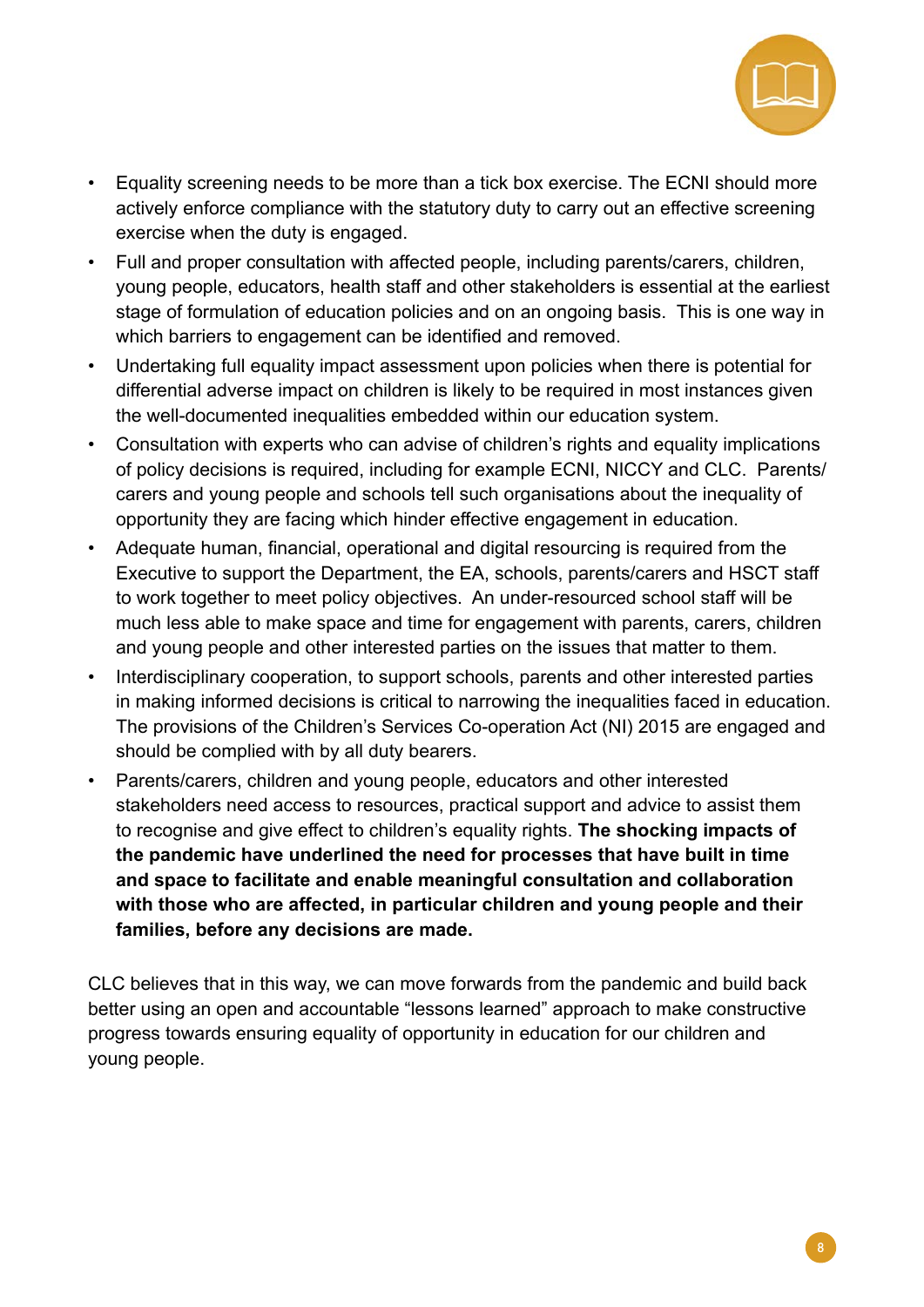

## <span id="page-12-0"></span>**The impact of COVID-19 on Traveller and Roma family life, their engagement in community services and education**

The Toybox programme was established by Early Years - the organisation for young children. It aims to work with Traveller/Roma families with children aged 0-4 years and has a focus on inclusion and combating educational under achievement. The programme arose in 2003 from the organisations value base and the well documented inequalities of Traveller families.

The Toybox early childhood programme is funded by the Department of Education and aims to improve the educational outcomes for Traveller and Roma families namely that children are healthy and eager and able to learn and make successful transitions into settings/school through an outreach home visiting service. The home visiting service creates effective partnerships with families and incorporates the following key components:

- 1. An outreach play based service aimed at empowering parents to support their children reach their optimal development.
- 2. A transition programme aimed at supporting the inclusion of Traveller / Roma children and parents in Sure Start, pre-school and primary school.
- 3. An advocacy programme including a partnership approach with families and agencies.

We agreed with the Department of Education to include particular COVID support this year and the pandemic has required Toybox to use new working practices to engage with families including online activities, phone calls and socially distanced garden gate visits. **Staff immediately used their strong relationships with families to find a way to link in with families and help support parents engage with their children through play.**  Staff also listened and informed parents of evidence-based information and advice about the pandemic and staff also encouraged families to send their children into the setting/ school environment as appropriate taking account of government COVID information. From listening and engaging with families, it became apparent to staff that the depth of the stress and impact of the pandemic was unexplored among families and they must look at this information if they were to provide the correct supportive interventions.

Toybox parents and children were invited to complete a survey with staff and comment on issues they faced in their home life, health and children's education as consequences of the pandemic. 50% of families (55 families) contributed to this survey.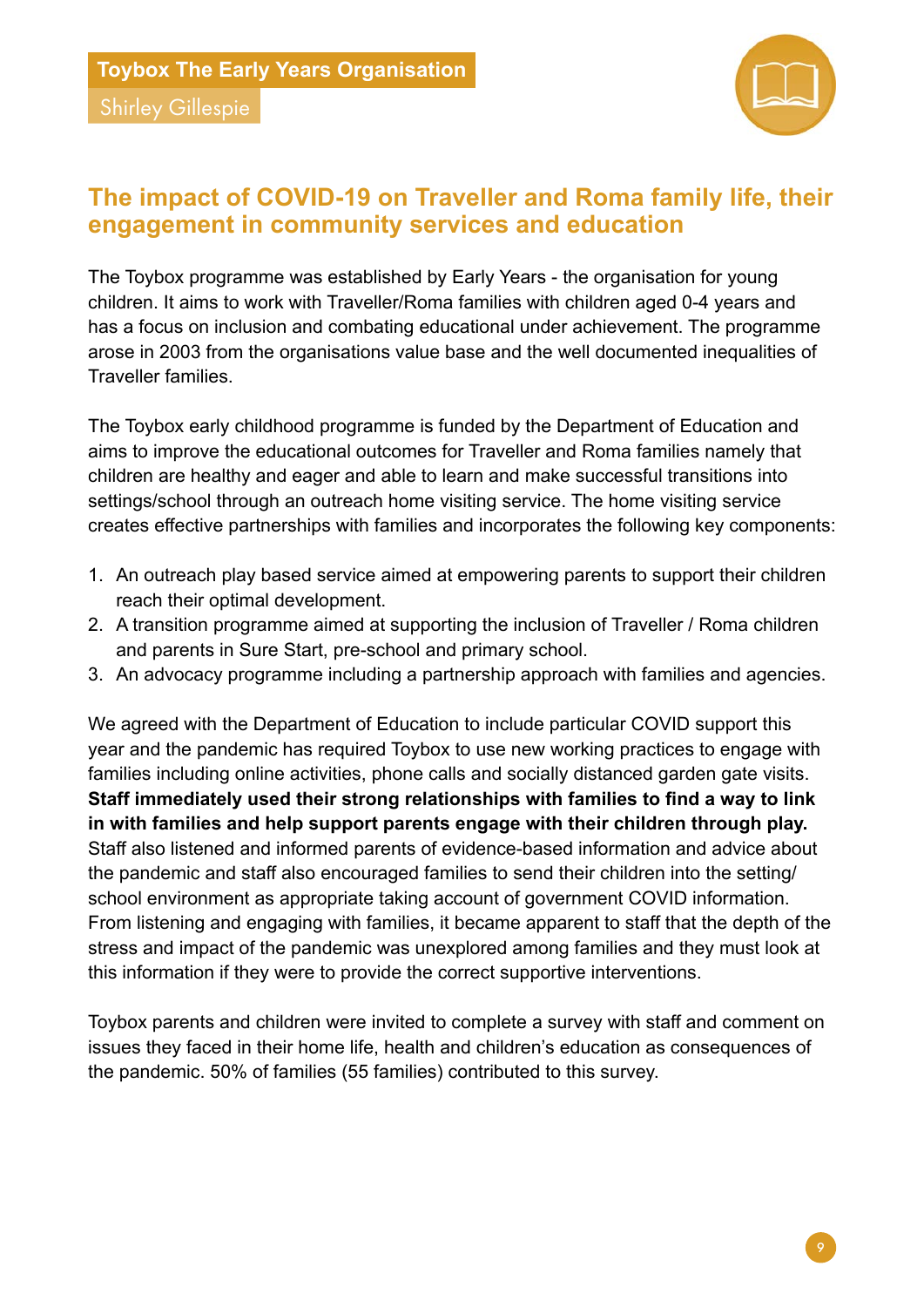

#### **The results showed:**

#### **Parents speaking about their children**

67% of parents had spoken to their children about COVID-19. 32% of parents felt their children's behaviour changed during COVID-19. 16% of parents felt their children was anxious about returning/attending school.

#### **Parents about themselves**

84% felt anxious and stressed about COVID-19.

39% would like to be signposted to other support services e.g. Speech and Language Therapy, Health Visitor, SureStart, Social Services.

63% said their daily routine changed since COVID-19.

Majority of families linked into the radio, TV and internet for COVID -19 information.

#### **Children responses**

Playing and going outside for walks were the most important fun activities children liked to do.

90% said it was important to wash their hands.

69% said it was important to keep their distance from others outside school.

23% were afraid of people wearing masks.

59% said they spoke to their mum/dad if they felt sad.

**The results suggest that the pandemic affected the wellbeing of both parent and child; with parents demonstrating more stress and fear since the pandemic.** The results also indicated that parents were proactive in trying to support their children and educate themselves on the pandemic with many parents living with fear and anxiety while trying to balance home life. The lower uptake of Traveller and Roma children in settings/ schools from September to Christmas 2020 would suggest that the issues with children returning to school were mainly parental concerns.

Toybox successfully applied to the Clear project for a grant to purchase additional COVIDrelated resources to help families address emotions, behaviours and routines as identified in the survey. The survey information was used to plan and evaluate the content of this support to families and as a result the following resources were purchased for parents including anti-bacterial wipes, hand sanitizer, soap and face masks and for children including feelings discs, story book, wooden people, sensory items, paper and crayons. Since November 2020 Toybox have delivered these resources via Garden Gate Visits and have provided families with clear information about the use of the protective sanitizing products and demonstrating effective ways the families can use the feeling disc and storybooks etc to express and manage emotions. Recent verbal feedback from families to Toybox staff indicate that embedding Government safety advice on COVID-19 and helping families to be aware of their emotions is having a positive impact. In the coming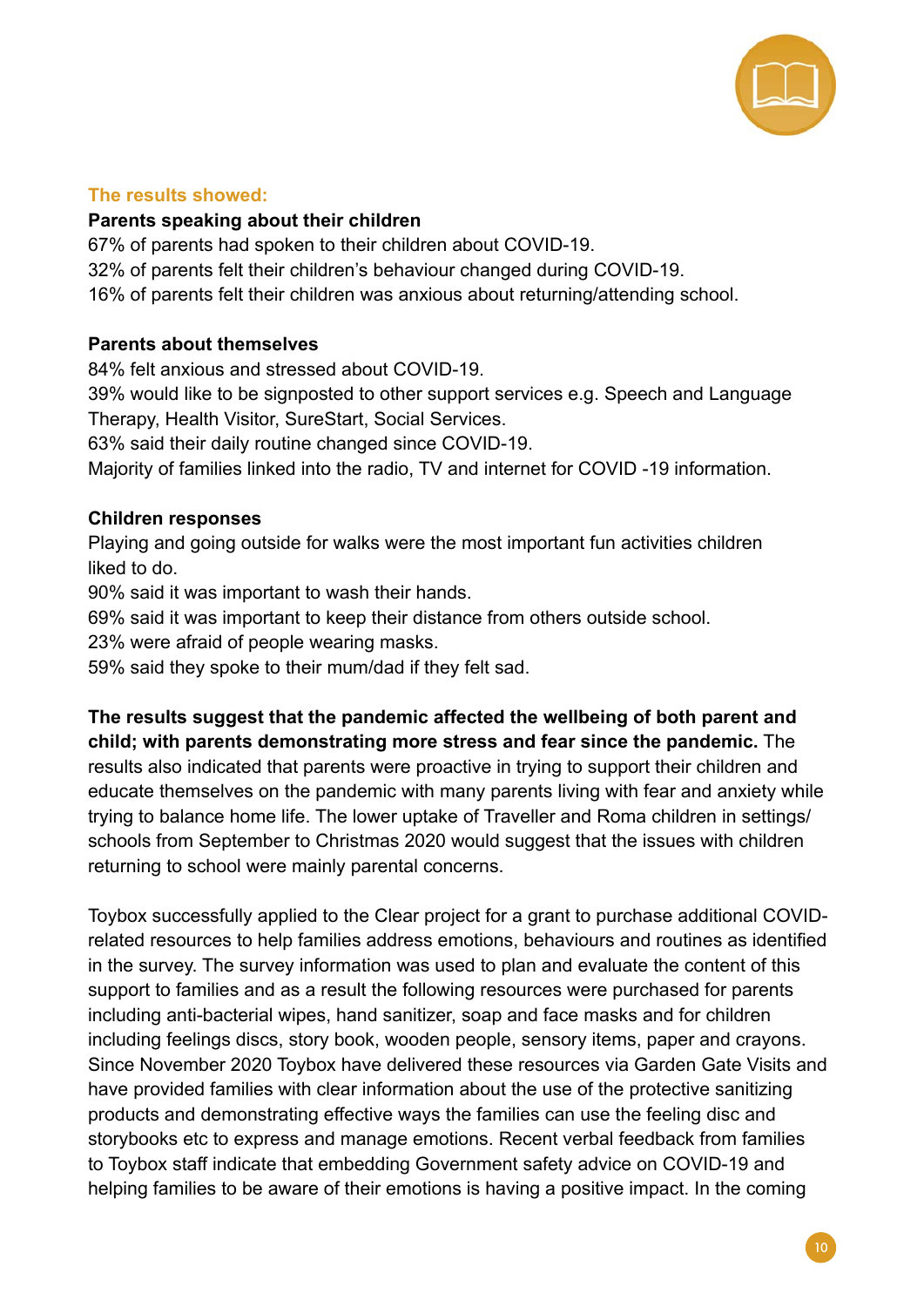

weeks, staff are due to invite families to complete again their original survey so Toybox can evaluate the impact of this work.

In conclusion, in the life span of Toybox there have been many valuable lessons learnt. **The pandemic has taught the project how important it is to deliver on family driven and culturally appropriate outcomes with the child remaining at the centre of all actions and decisions they take.**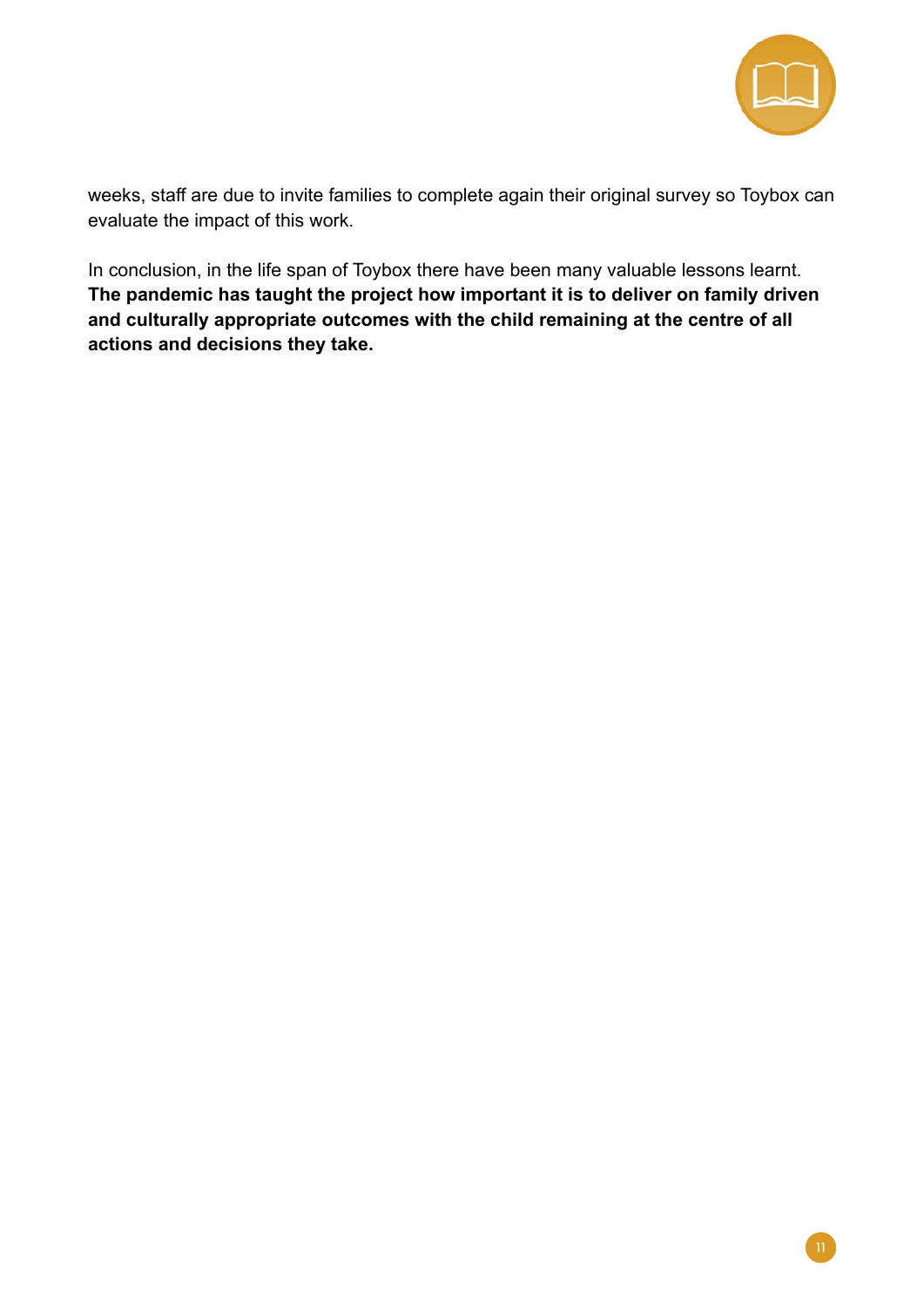<span id="page-15-0"></span>



## **Making the return to school a success for children with autism**

Autism NI remains concerned that the COVID-19 pandemic is having a significant impact on the autism community in Northern Ireland. Parents and carers have clearly articulated through our Helpline the effects that a lack of access to services is having on autistic people during the pandemic. **Social distancing and self-isolation means there are a lot of changes happening daily, routines and structures have disappeared, many support services have been withdrawn which is having a profound effect on emotional-well-being.** 

Parents/carers remain clear that they want an education system that is ambitious for their autistic children and gives them similar opportunities to others. They want a system that understands and supports their child to reach their full potential, enabling them to enjoy positive emotional well-being and preparing them for life. Parents want to choose where their child is educated and to ensure the correct supports are available. However, during the pandemic parents have told us that getting support regarding education is not easy and that they have had to fight to try and get the help their children needed.

Education remains with the top reason that families contact the Autism NI Helpline for support. During 2019/20 we received over 5,100 calls. Many highlighted difficulties with the lack of preparation to support children to adjust to changes. The annual prevalence of autism in school aged children (4 -15 years) in Northern Ireland statistics were released in May 2020 by the Department of Health. 1 in 24 children are autistic, of which 86% have special educational needs.

During COVID-19 many have voiced concerns that autistic children, without the continuity of the school day, are regressing socially, emotionally, academically and behaviourally. Remote learning is not working successfully for all and worries that children are missing out on early supports that will create barriers to inclusion are at the fore. Parents note fears that as time goes on the gaps evident before the pandemic with non-autistic peers will have significantly widened further.

Autism NI understands many of our teachers in Northern Ireland feel overwhelmed with the lack of training and resources they are given to teach autistic children. Returning to school after a lengthy break, may be difficult for autistic children and intense preparation will be required regarding new and significant changes which could make a transition back even harder. For example, different routines, rules, peers, support staff and for some different environments if they have transitioned class or school provision. **Good communication is essential in working towards a smooth restart,** many parents and professionals did not find this was clear or consistent from Education Authority and/or the Department of Education. Short notice decisions caused unnecessary distress and had a detrimental impact on whole family units.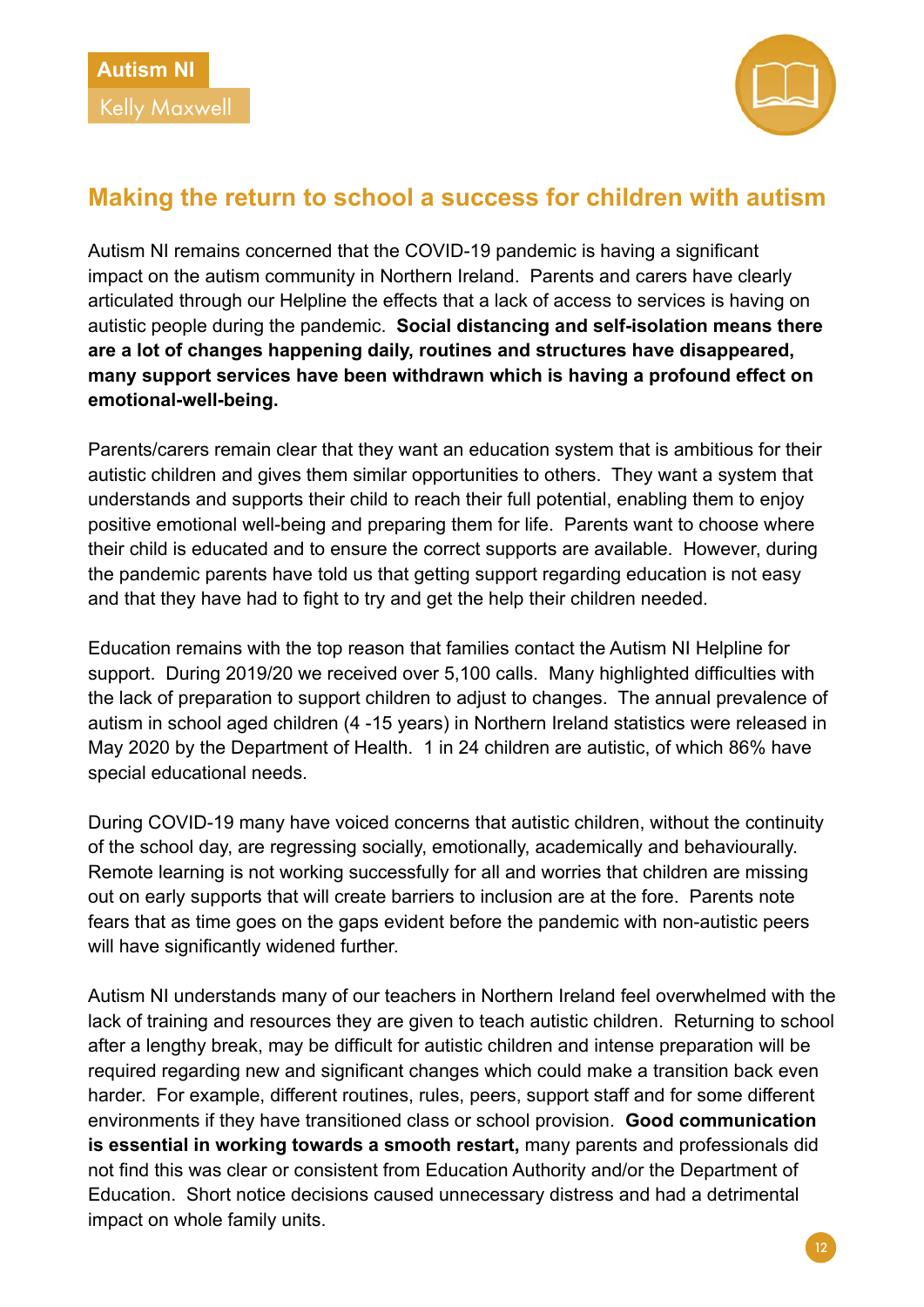

 **autistic children to reach their full potential.** The vast majority of children with autism Autism NI want every autistic child to have the best possible start in life and the best educational outcomes. The school environment is ultimately where a child spends most of their day and therefore it needs to be fit for purpose to support that child. **If teachers are given the correct skills and strategies to understand autism, they can support**  are within mainstream schools. Given the pandemic, the introduction of mandatory autism training for all teachers is imperative, to ensure our children get the support they need to take them into adult life.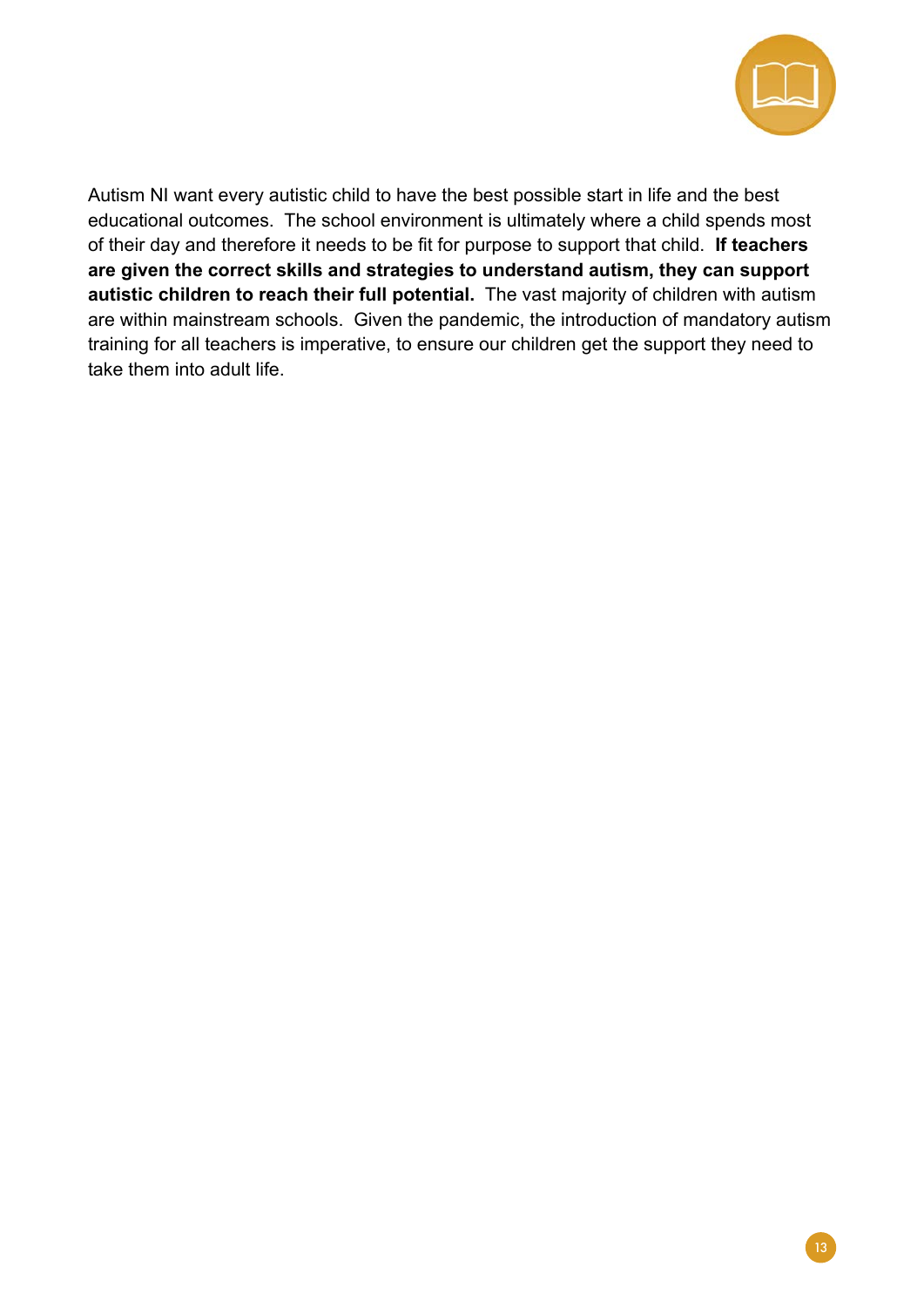<span id="page-17-0"></span>



## **Education: school engagement, family, and community in COVID-19**

As we quickly approach March 2021, it seems appropriate to pause and reflect on our experiences over the past year, living in a pandemic, and shouldering the weight of three lockdowns. How have education, families and communities responded to the impact of school closures, and what has been the effect on our children and young people? Most notably, how have some of our most vulnerable children been supported in this 'new normal?'

Angel Eyes NI (AENI) is a registered charity supporting over 700 families of children and young people (CYP) with vision impairment, across the province. CYP with vision impairment make up a small, discrete group under the SEN umbrella. Consequently, it is important their voice is captured to promote equal life opportunities and equity in education. Therefore, in July 2020, AENI surveyed and reported on 116 of their families, to ascertain how this cohort of CYP were accessing education, during the first lockdown. [The report, Widening Inequalities for Children and Young People with Vison Impairment](https://static1.squarespace.com/static/5b89530f85ede169340412c4/t/5f2072664bf58900247b7d98/1595961962966/Covid19-widening-inequalities-for-CYP-with-VI-in-Education.pdf)  [in Education](https://static1.squarespace.com/static/5b89530f85ede169340412c4/t/5f2072664bf58900247b7d98/1595961962966/Covid19-widening-inequalities-for-CYP-with-VI-in-Education.pdf) revealed three main areas of challenge: resources (including technology), communication with schools and the Education Authority, and the devastating feelings of isolation CYP were experiencing.

For many CYP with vision impairment, learning resources need adapting to make them visually accessible, meeting their individual needs. This can include changes to font size, typeface, line spacing, decluttering etc., and is normally undertaken by the classroom assistant, under the class teacher's supervision. Unfortunately, 60% of families surveyed, in July 2020, reported their CYP did not receive accessible resources, with 62% of parents reporting they had to make the necessary adaptions (retyping work etc.), for their children to access the learning materials. Further to this, only 27% of respondents reported having access to printed books that were visually accessible to their children. This was further compounded by a lack of appropriate technology through which to access learning.

The term 'Technology Poverty' was coined during the first lockdown, relating to the lack of access to electronic devices and broadband, experienced by many throughout the province. **However, for CYP with SEN there is an extra layer of accessibility to be considered (visual, physical needs etc.), but when supported correctly the positive outcomes are indisputable**. Research has shown the many positive benefits that technology can have on SEN pupil attainment. Assistive Technology and the acquisition of the skills and knowledge for its effective use, can be a 'game changer' for persons with a vision impairment, but especially for children in their vital, and irreplaceable, developmental years. Proficient use assists with curriculum access, mobility, and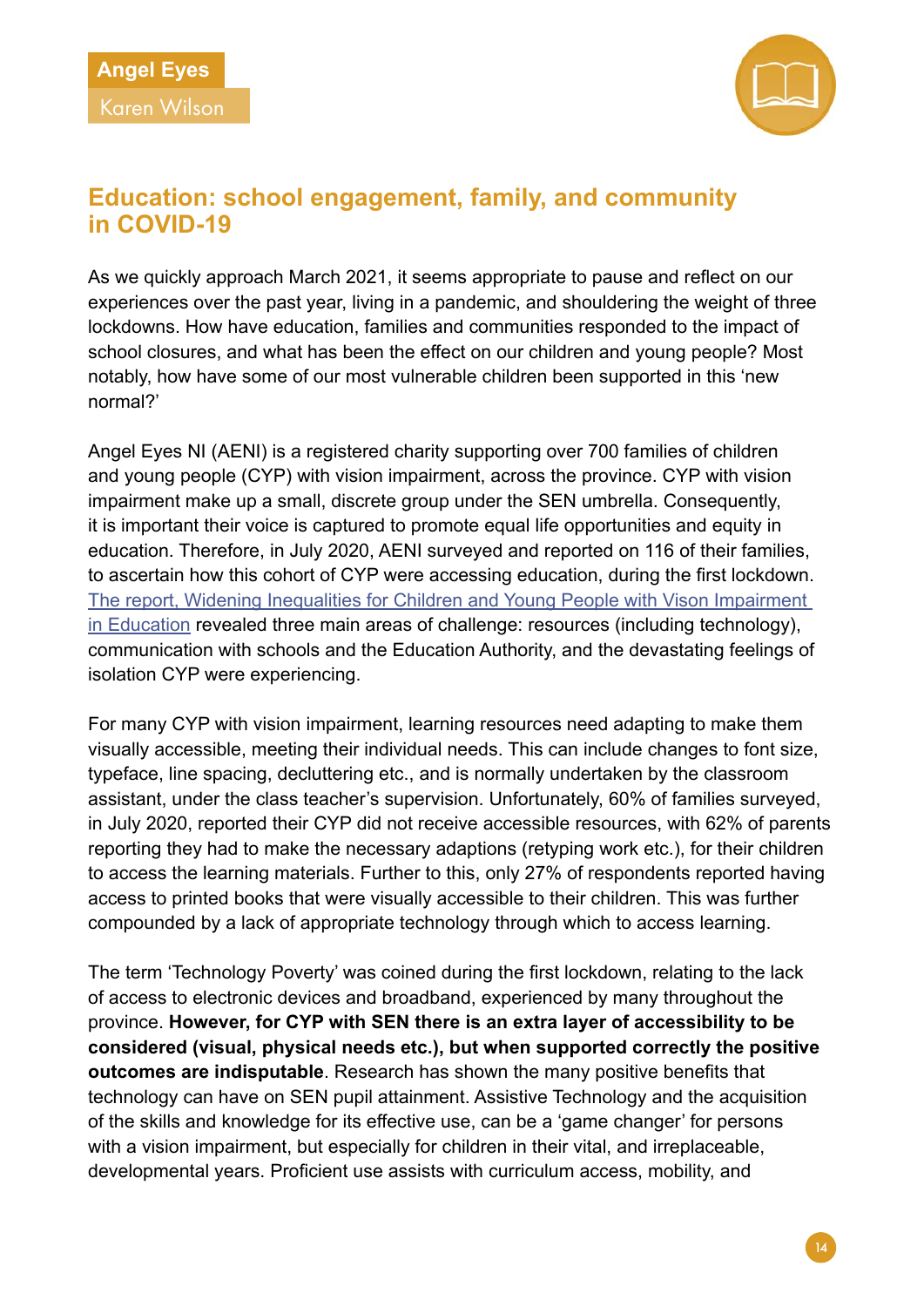

independence. Unfortunately, many pupils with vision impairment in NI schools do not have the appropriate technology and trained personal support to help them reach their educational potential. A Freedom of Information (FOI) request by AENI to the Education Authority (EA), August 2020, revealed that 1001 pupils with vision impairment in schools across the province are currently being supported by the EA's Specialist Teaching/ Support service. Of this number, only 13% are in receipt of assistive technology (either laptop or iPad). AENI would consider this to be an exceptionally low percentage for this group of CYP.

**The pandemic has highlighted the need for this cohort of CYP to be appropriately resourced, enabling their curriculum access and development of skills for independent learning and living**. Recent discussions between AENI's Education Advocate and families would indicate, in January 2021, the picture is not improving. Many parents are either resigned to accepting inaccessible resources as part of the home learning experience or are making a tough decision, sending their children into schools as vulnerable pupils, measuring educational gain over risk to family health.

As blended learning continues to be the normal way of working for the months ahead, it is vital the above issues have redress. AENI welcome the statement made by the Minister of Education (10 Jan 2021), reporting a £7 million investment into remote learning. The charity is keen to ascertain how this has impacted technology access for CYP with vision impairment. The Education Endowment, Rapid Evidence Assessment, Distance Learning Report (April 2020), clearly identifies that whilst teaching quality is more important than how lessons are delivered (using both asynchronous and synchronous teaching), ensuring access to technology is key, particularly for disadvantaged pupils.

It is imperative that schools actively engage and communicate with families to ensure that all learning resources (both print and digital) are provided in an accessible format, and through an accessible platform. Furthermore, **there must be engagement between home, school, and the Education Authority's (EA) Specialist Services; consistency and high standards being set and adhered to by all.** It is imperative that dialogue must take place between these three stakeholders, home, school, and Specialist teacher/ service, to support meaningful engagement and pupil progress. AENI's Report (July 2020) revealed that only 20% of those surveyed were in communication with the EA's Specialist Vision Support Service.

Engagement between home and school can also help alleviate 'parent guilt,' and promote wellbeing for CYP. Many parents are diligently juggling parenting and homeworking with home-learning (or what is now home-teaching and, for many with a child with vision impairment, resource making), with feelings of inadequacy. Some CYP (especially those with additional needs) are struggling to recognise the home environment as a place for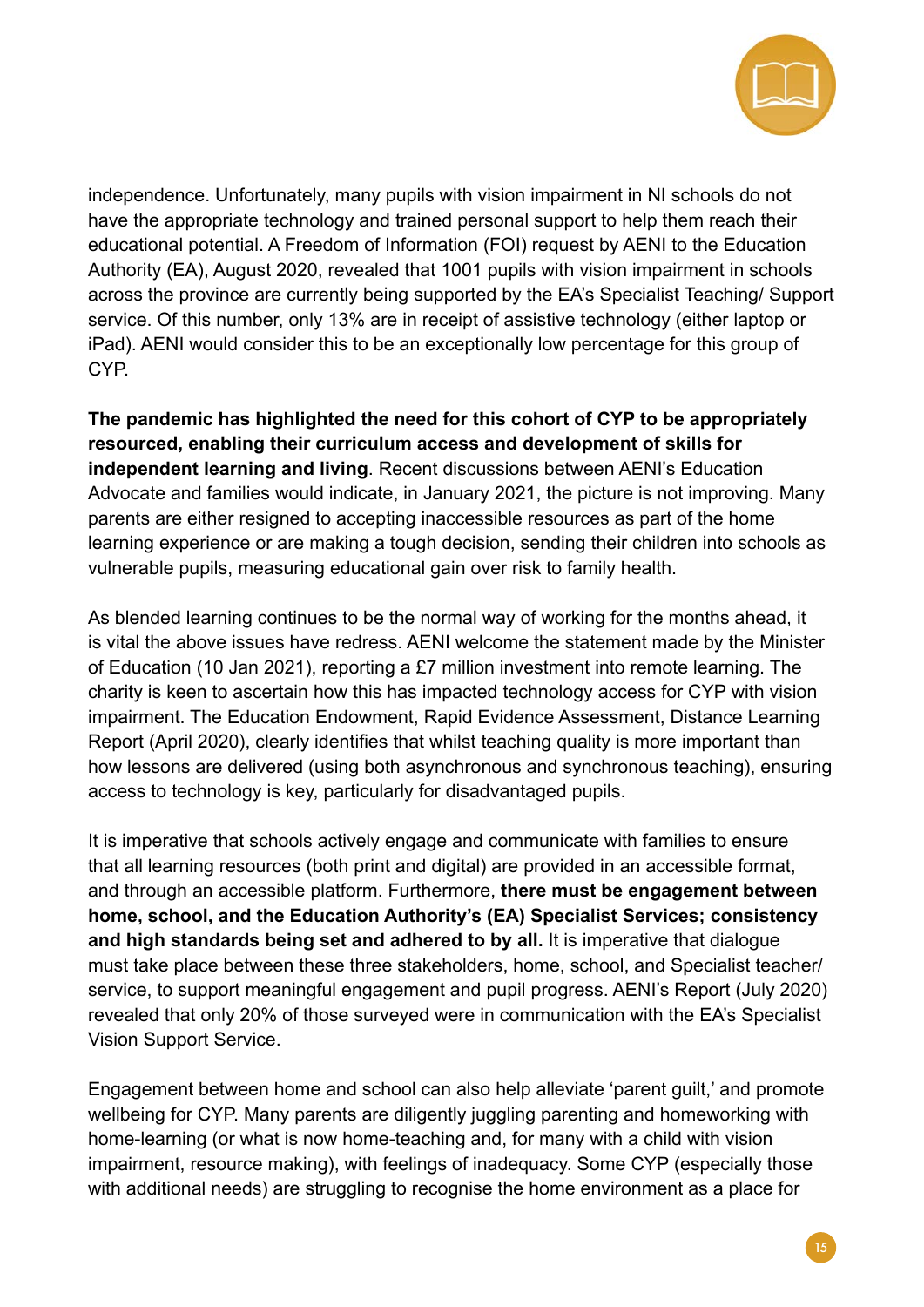

school learning, and many more are feeling fatigued by longer screen hours in the school day coupled with homework. Some CYP have expressed their experiences of lockdown as a 'loop,' with little to no social interactions breaking up the endless repetition, with growing anxieties over academic competencies. AENI, like many voluntary organisations, has experienced an increase in service engagement (92%) from both parents and CYP during lockdown. **There is a desire and need for connection; people want to link with others they cannot visit nor see at events.** The voluntary community, like AENI, are striving hard to reach and support their service users, in a flexible manner to support their needs, be that through zoom sessions, telephone calls, email etc.; linking parents and CYP together, to help mitigate feelings of isolation, and effectively breaking the loop.

AENI advocate for a similar, agile, and flexible approach be adopted by all statutory bodies. **Despite the many challenges highlighted and created by the pandemic, it has also provided many positive opportunities for collaborative working, encouraging meaningful engagement and discussion between stakeholders.** The Children's Services Co-operation Act legislates the transdisciplinary working of statutory bodies and the voluntary sector for the benefit of our CYP. The pandemic has provided the perfect arena for this legislation to be realised effectively, pooling resources and ideas, looking outward to models of good practice within the voluntary sector. The Department of Education and Education Authority must scrutinise and evaluate what has worked well during school closures, both within Northern Ireland and globally. This includes looking at the experiences of all CYP, including the advantaged, such as those who are excelling in a more flexible working environment, and the disadvantaged, with many CYP experiencing a loss in learning and developmental progress, compounded by declining emotional wellbeing.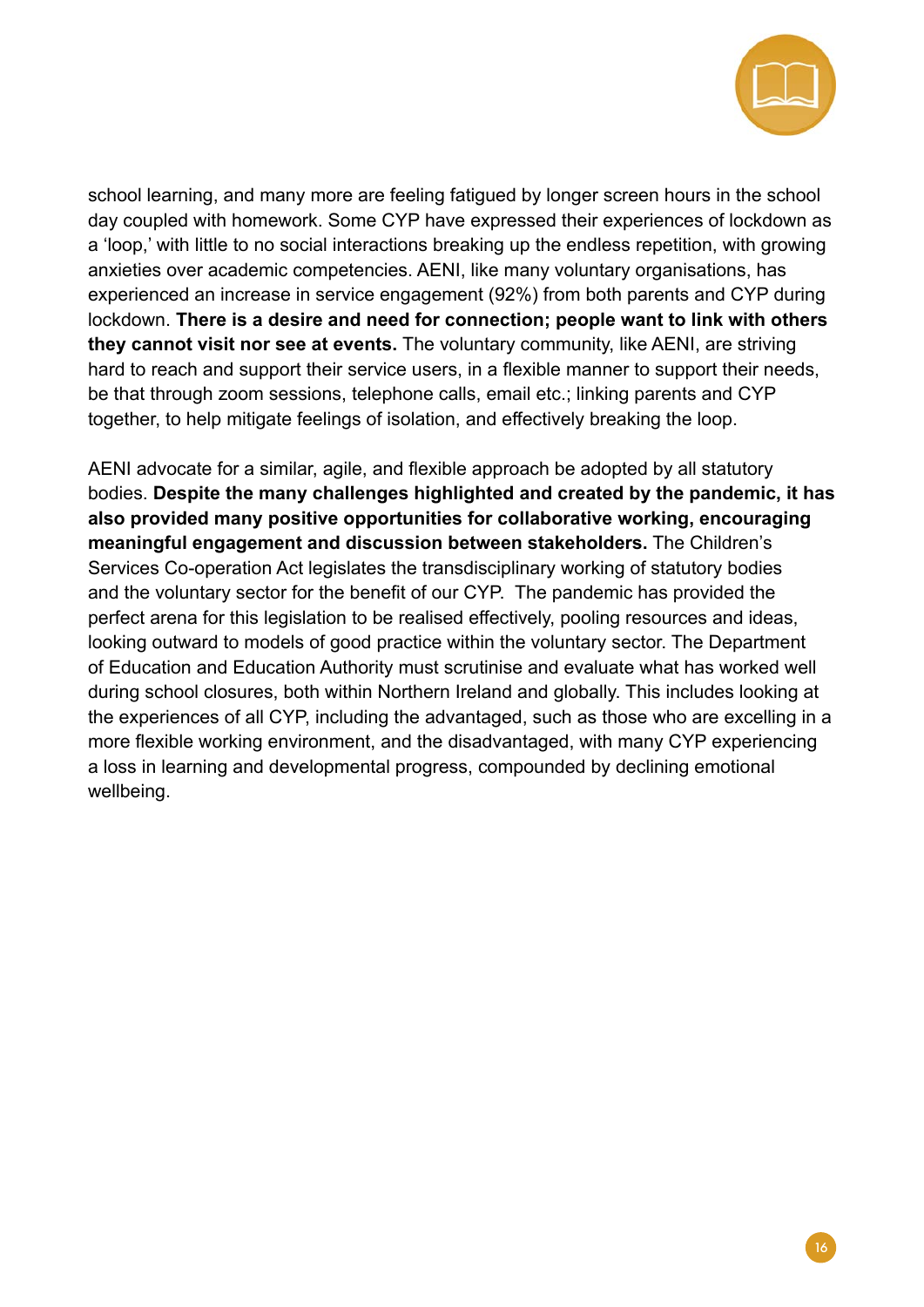

## <span id="page-20-0"></span>**Mental health and well-being support should be a priority**

During 2020 Parenting NI has seen a surge in parents contacting them needing mental health and wellbeing support for their child and themselves. In a recent survey with 262 parents from across Northern Ireland in November 2020, 88% of parents reported that the pandemic had negatively affected their wellbeing and 71% reported that the pandemic was taking a toll on their children's emotional health and wellbeing**. The majority of families surveyed stated that the pandemic has had a negative impact on their family especially with regard to educational challenges.** 

**One parent stated:** *"My son, who has always been a little bit different has really struggled without structure. He went from a 'perfect' student to having behavioural problems, and the breakdown of structure is definitely the cause."*

However for some parents they did experience some positive effects from the pandemic, namely spending more time at home as a family.

**One parent stated:** *"The change of pace has been positive for our family. The extra time spent together has boosted all our mental and emotional well-being"*

Parents expressed a desire for more support around emotional health and wellbeing, both for themselves and for their children. 53% of families told us they were not aware what help or support was available to them. There has been an increased number of issues experienced by parents in regards to mental health provision and intervention services. Some of the parents surveyed wanted there to be more help offered in this area.

**One parent stated:***"Support for children should be given in schools. Parents should be made aware of mental health support before something happens. CAHMS is doing its best, but it is too one-size fits all"*

Numerous parents reported that they had experienced difficulties finding help for themselves and their families. Many families have been unaware that support does exist, and due to this have struggled. Parents told us that they felt communication from the authorities was confusing or lacking detail, which led to a lack of awareness of the support available. **Signposting between organisations could be capitalised to fill a need here to better support families.** 

Parenting NI value the important role parents play in supporting their children's emotional health and wellbeing. But with the pandemic creating difficult circumstances for families **support needs to be provided now through the provision of proactive interventions rather than a reactive approach.**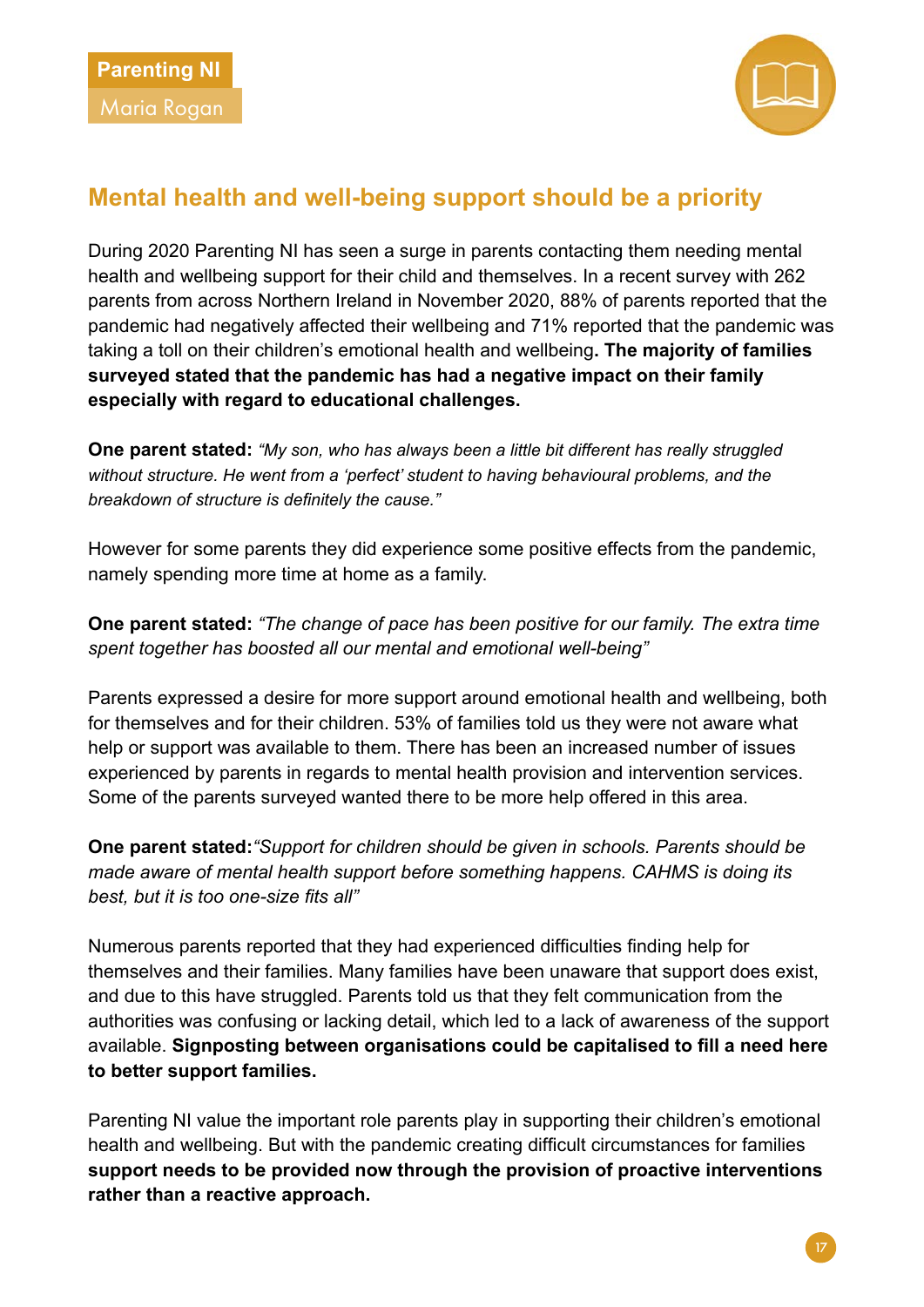

#### <span id="page-21-0"></span>Anne Pendleton

## **Is net working not working?** *Lessons learnt during a pandemic*

'A well-connected community recognises the value of informal networking as an active and strategic intervention.' Having effective strong community networks and the ability to network has never been more important than during the current pandemic.

Our project which was set up to provide educational support to schools within two of the most economically disadvantaged areas in the North of Ireland and we have continued to provide educational support by using our networks and networking actively.

**Community based projects such as Full Service Community Network (FSCN) occupy a unique space in civic society**, a space between statutory and voluntary 'worlds' a position which enables and facilitates networking and collaborative working to ensure children, families and school communities can tap into and benefit from each of these often parallel worlds. For example

- networking with local groups and schools to provide computer technology to families in need during lockdown.
- networking with Conway Education Centre to provide online homework support for newcomer children.
- networking with Relate NI provide online counselling to families and children in need during lockdown.
- networking with Save the Children and local schools to target much needed Emergency response funding to families in need.
- networking with local family support hubs to support families needing education support and guidance during lockdown.

This is all possible because organisations like ourselves build positive networking relationships with and between voluntary and statutory groups and organisations and put children at the centre of what we do.

Despite the multitude of research papers highlighting the links between early intervention and educational underachievement, and the fact that since 2008 the project has proven year after year that services like ours form a key component in overcoming the challenges of educational inequality, projects like ours continue to be funded on piecemeal short term basis 'year by year' offering short term solutions for long term problems.

The community and voluntary sector which is often best placed to respond imaginatively and creatively to community needs has been has suffered 'death by a thousand cuts'. Networks and the strategic intervention of Networking which is recognised as the cornerstone of a 'well connected community' have been specifically impacted by the austerity related cuts within recent years.

Literacy and numeracy deficits are common place in communities experiencing multiple disadvantage and **it is only by valuing and resourcing networks and strategic networking interventions that we can truly make a difference to this long term challenge.**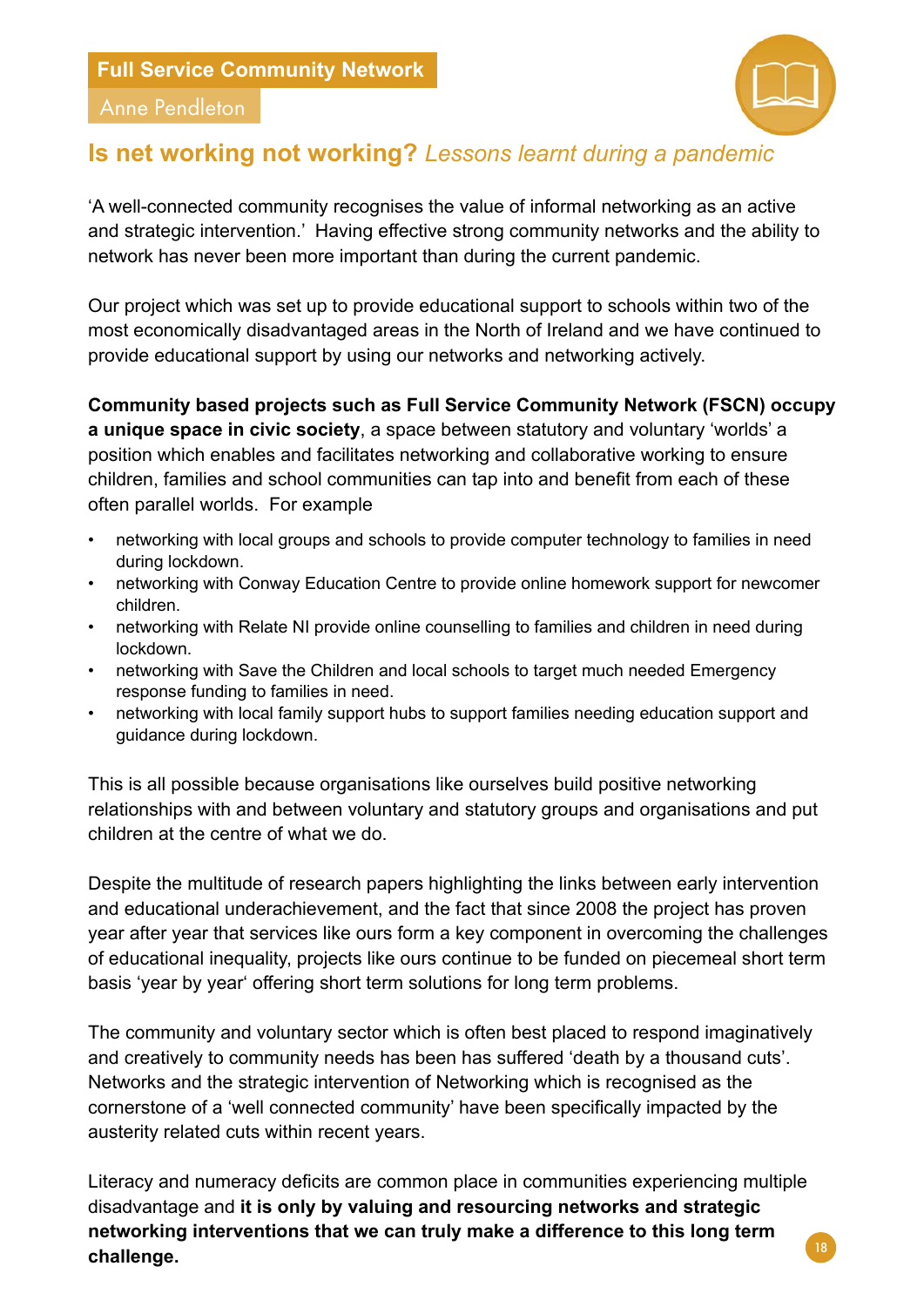### <span id="page-22-0"></span>**Employers for Childcare**

Aoife Hamilton



## **Childcare sector: enabling parents to access work and supporting the social and educational development of children**

#### **About Employers For Childcare**

Employers For Childcare is a charity and social enterprise which support parents with dependent children to get into and stay in work. Our charity's activities include campaigning, lobbying on, and researching childcare and work-related issues which impact on families. We provide a free, confidential and impartial helpline helping families across the UK identify what financial support they may be entitled to. Last year, our Advisors helped 8,000 people directly and carried out over 5,000 personalised benefit and childcare support calculations for parents.

#### **Research findings**

In 2020, we carried out two surveys examining issues in relation to childcare, exploring the views of parents and childcare providers:

- Prior to the COVID-19 pandemic (February-March 2020): Northern Ireland Childcare Survey with parents and childcare providers
- During the COVID-19 pandemic (September 2020): Follow up survey with parents focused on access to childcare during COVID-19 and how this impacted their ability to work.

Across the two surveys, we received more than 5,000 responses and the findings provide vital insight into the childcare challenges of 2020 – many of which have been exacerbated by the COVID-19 pandemic but not created by it. The full research report is available [here.](https://www.employersforchildcare.org/report/northern-ireland-childcare-survey-2020/ )

Our research found that many parents faced significant childcare challenges during the pandemic. The closure of registered childcare provision to all but the children of key workers (as defined by the Department of Health), alongside a lockdown restriction on inter-household interactions and school closures, meant that access to childcare was a real challenge. Almost three quarters of parents reported that, from April to August 2020, they were not able to access any childcare for some or all of this time, while 19% had to use a different form of childcare. In some cases, parents who had not previously used childcare had to source it for the first time, due to school closures and lockdown rules. They also reported challenges around managing childcare, while home schooling and working, and the negative impact this had on their own physical and mental health, their work and their family's wellbeing. Where access to childcare was impacted, one in five parents had to use annual or unpaid leave to manage childcare, while o**ver a quarter were working outside of normal hours, early in the morning or late at night, to provide childcare during the day. Concerningly, some parents had no choice but to leave work altogether.**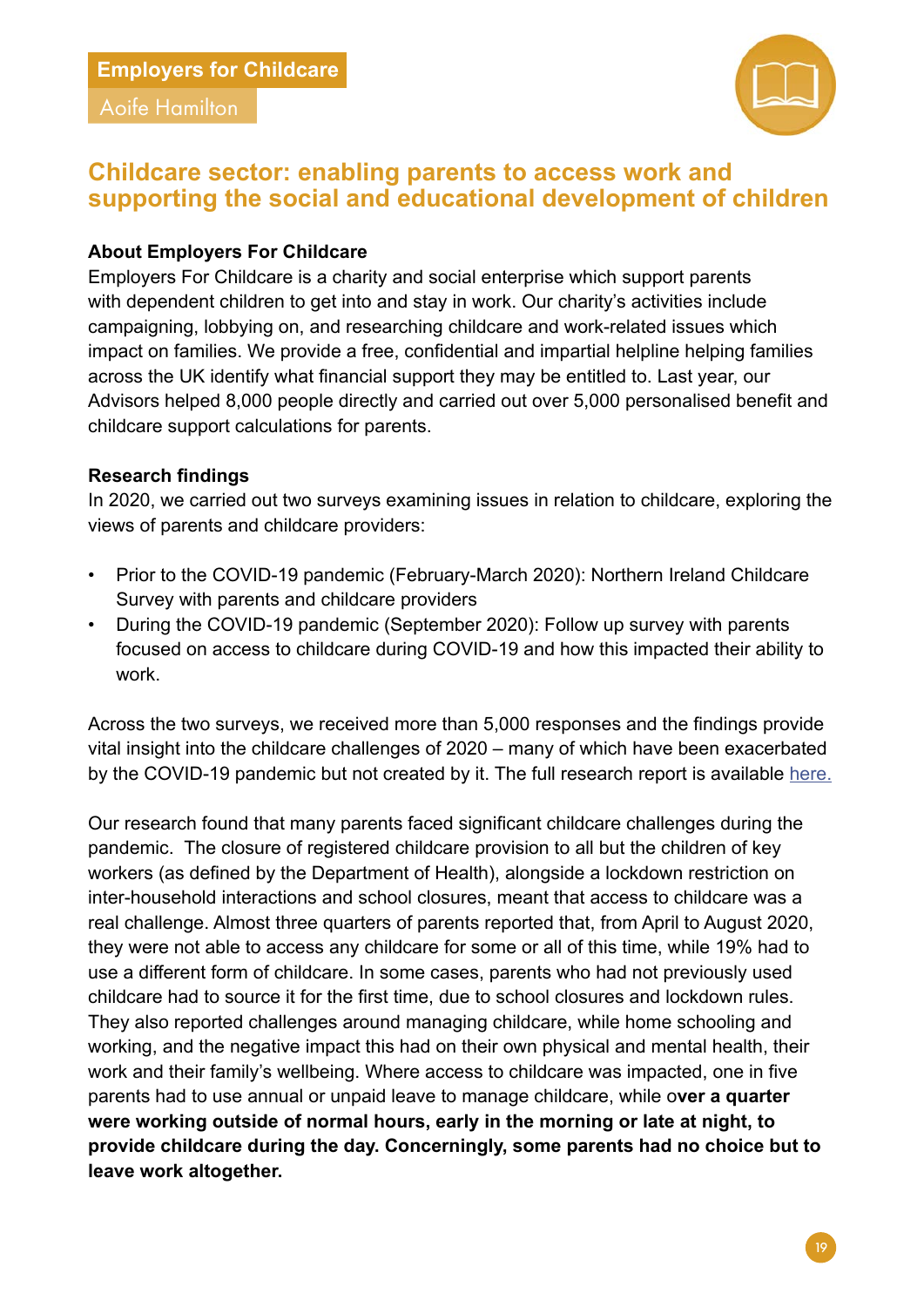

In the context of research on educational barriers experienced by children due to extended periods of time out of schools and childcare, perhaps more than ever, the importance of the childcare sector in enabling parents to access work, but also in supporting the social and educational development of children, has been highlighted. Parents reported their concerns about the prolonged negative impact on the social and emotional development of their children during this time. For many parents, their concerns about an inability to access childcare were based on the impact that this was having on their children, whether in terms of their social interaction, education and developmental enrichment, or concerns about mental health and well-being where children have anxieties related the pandemic.

"Childcare should be assessed as much on the needs of the children as the working parents - children need structure and routine AND education and socialisation AND assurance that they are safe and well and not a threat to adults/ grandparents."

"It is not healthy for children to be at home without any social interactions that children receive at childcare providers."

This echoes [research](https://assets.publishing.service.gov.uk/government/uploads/system/uploads/attachment_data/file/933836/COVID-19_series_briefing_on_early_years_October_2020.pdf
) carried out in England with childcare providers who reported concerns about the impact of the pandemic on children who had stopped attending childcare, particularly in relation to children's personal, social and emotional development.

**Families who have a child with a disability reported specific challenges in accessing and affording the childcare they need.** Our research identified how the specific needs of a child have a significant influence on the form of childcare they use. One third of parents who have a child with a disability said they had chosen their childcare arrangements because no other options are available to them. These parents also reported difficulties in accessing suitable childcare both in terms of finding the best support for them and in affording it. However, these challenges were exacerbated during the pandemic and 61% of parents said they were unable to access any childcare for some or all of this time, while 22% had to use a different form of childcare. This is of particular concern for families who have a child with a disability as our research findings emphasised how important routine and stability is for families, and parents shared their experiences:

"It nearly broke me. I have never been more upset and in as bad a state. I was struggling really badly due to being a single parent, having a child with a disability and two primary school kids to home school with no back up support at all."

"Need to be as flexible as possible and changes of routine are especially difficult for children with a disability."

"Child with special needs now aged over 12 - it has been difficult to access childcare at all in my area from age of 3. Now can't even manage school as so mentally unwell after 6 months of no access to education therapies or support and this remains the case post lockdown."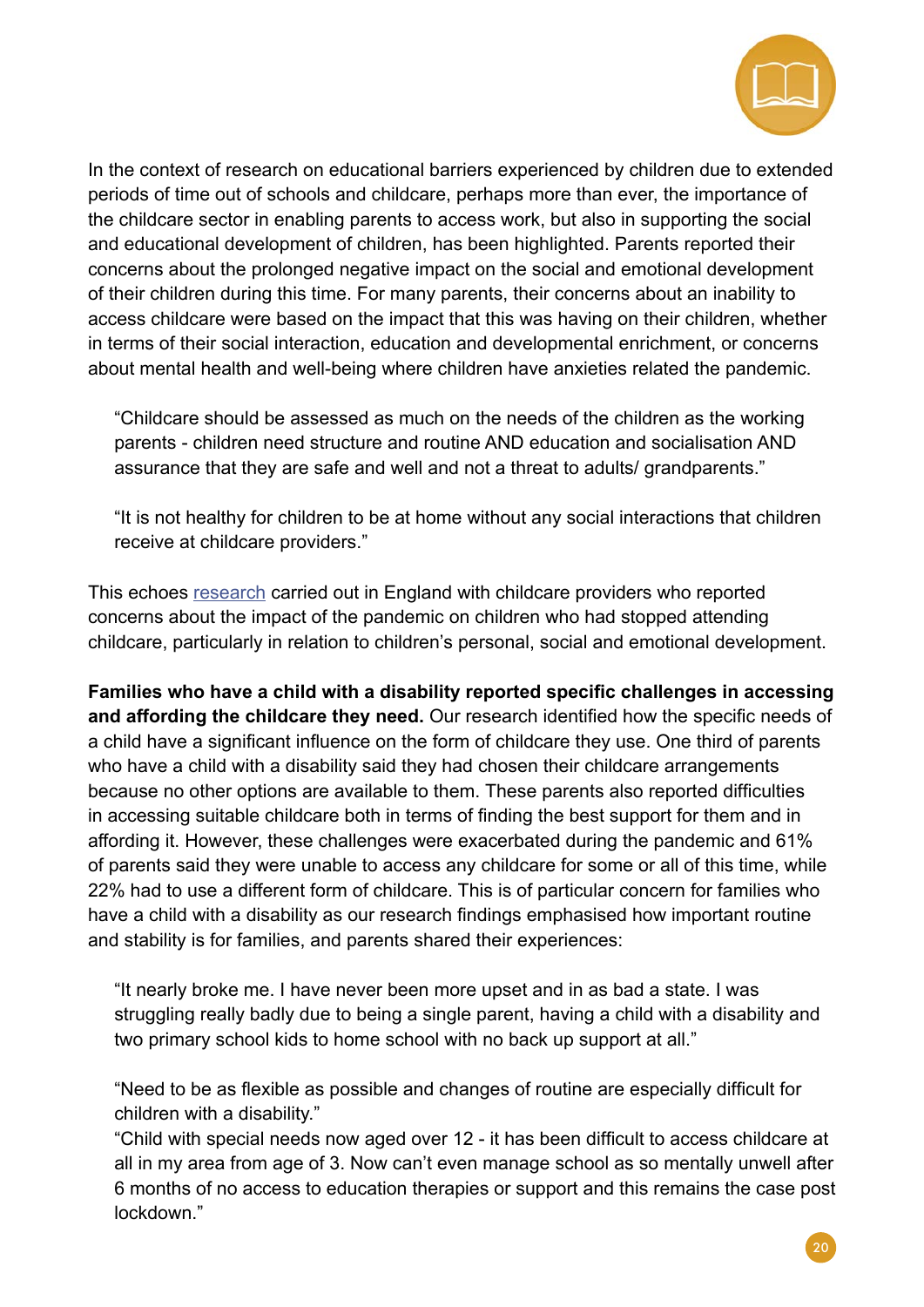

While childcare providers have been able to re-open to all families since June 2020, temporary closures of settings, pods or years groups can happen due to COVID-19. In this context, it is deeply concerning that 65% of parents reported that, if their childcare was temporarily unavailable, they would not have access to back up childcare to enable them to work, rising to 70% of parents who have a child with a disability. However, as preschool settings and primary and post-primary schools move to remote learning (January 2021), it is important that families are kept up to date with policy decisions in education to enable them to make arrangements for work and childcare. As our research has identified, parents felt stressed and under pressure balancing work, childcare and home-schooling – it is important that policy makers learn from this and ensure parental engagement and support is considered.

#### **Lessons going forward**

Looking forward, there is a clear consensus that any further restrictions must consider the availability of childcare provision and for the vital role of childcare to be recognised both in supporting parents to work but also, critically, in assisting the educational, social and mental well-being of children and also parents. One key theme which emerged from our research was parental frustration at the lack of communication from decision-makers on childcare and many parents said they felt there was a lack of timely public information to allow them to plan their childcare or work arrangements. To limit negative experiences for parents, children and childcare providers, **it is vital that going forward the Executive ensures communication is key, in particular to mitigate the disruption of school, pod or setting closures due to COVID-19.** 

We strongly advocate that the value of our vital childcare sector is reflected with a fully costed Childcare Strategy that is informed by parental engagement and the experiences of childcare providers. The importance of accessing high-quality early education and care must be central to a Strategy that can work for parents and providers. Through parental engagement within childcare settings parents can access support, information on financial entitlements and parenting support.

This is also vital for tackling educational inequalities, and to ensure childcare are supported in the first 1,000 days – a critical period in child development. Access to childcare also plays a critical role in lifting children and families out of poverty, helping to narrow the early learning gap and supporting more children to experience good physical and mental health. Much of this investment is required before school, and even before pre-school. Childcare is key to this investment yet it is often overlooked as a tool in giving children the best start in life and in encouraging parental engagement.

**It is imperative that we learn from these experiences to inform ongoing and future policy-making and to mitigate any potential negative impact on children, particularly those with disabilities, from minority ethnic communities and new residents.** It is also vital that childcare provision is given full and careful consideration in any further decisions on restrictions.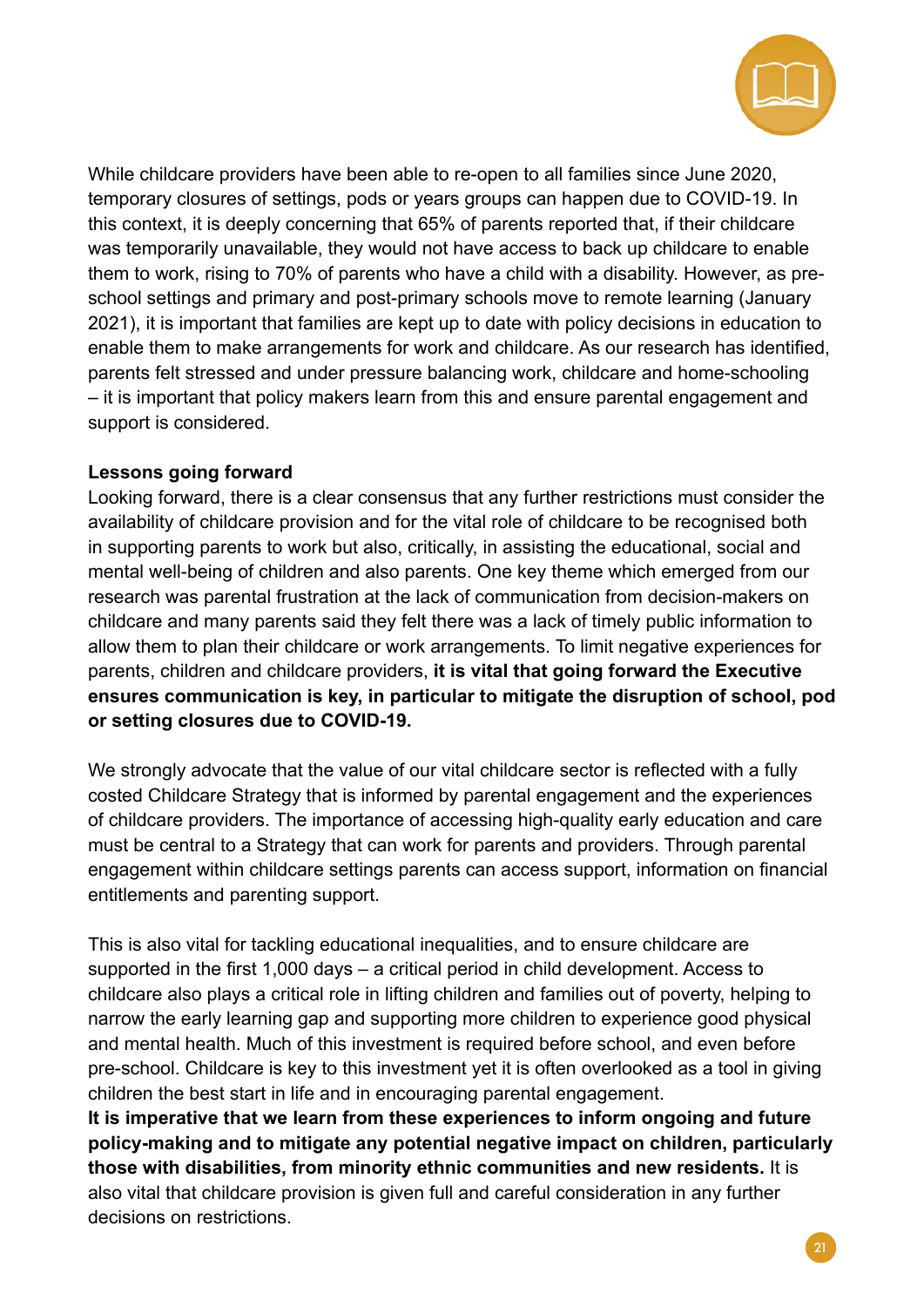<span id="page-25-0"></span>Jayne Thompson



## **Effective two-way communication between parents, schools and decision-makers**

Since lockdown March 2020, Parentkind have provided multiple platforms for parents to share their experience of supporting learning from home and to discuss both the challenges and opportunities that this brought. This included creating the opportunity for parents to engage directly with the policy-makers where they discussed a wide variety of topics including Transfer Test, Awarding of GCSE, AS/A Levels, mental health and more. **Communication is key at all levels, parents want to engage with the policy-makers, they want to have their say and hear directly from the decision makers.** 

Parentkind supported a group of parents from across the province with a young person in Key Stage 4 to work alongside the Department of Education examining the proposals for the awarding of grades for Summer 2021 and to be part of the design for the GCSEs, AS/A Levels Summer 2022.

Parentkind have also organised numerous parent panels to engage with the Education Authority to discuss the current SEN consultations. Despite parents of a child with SEN struggling with reduced respite and other strains of the lockdown imposed upon them, they have engaged with boundless energy with the officials, so keen to put across their views and experiences

Parentkind further supported the Department by organising five panels of parents from across Northern Ireland to provide feedback to the DE Expert Panel on Education Underachievement.

At school level, throughout all the Parentkind coronavirus surveys, **parents have repeatedly cited their desire for two-way communication between home and school plus feedback to children.** 

The pandemic has shone a light on many areas in need of improvement or re-design regarding family engagement in education, but the most pronounced, is effective two-way communication with schools and policy-makers. Parents want to be part of the co-design of all policies and procedures relating to education and they want to be heard and their voice listened to.

[Parentkind's Blueprint for Parent Friendly schools was published recently.](https://www.parentkind.org.uk/uploads/files/1/HR.Blueprint%20for%20Parent%20Friendly%20Schools%20spreads.pdf) It has been developed in partnership with education partners in NI and currently a Masters student is being recruited who will undertake action-based research in the roll-out of the Blueprint. Communication is one of the five pillars of the Blueprint and learnings from periods of lockdown, school closures and restricted access to schools, has been fed into the guidance and training for this pillar.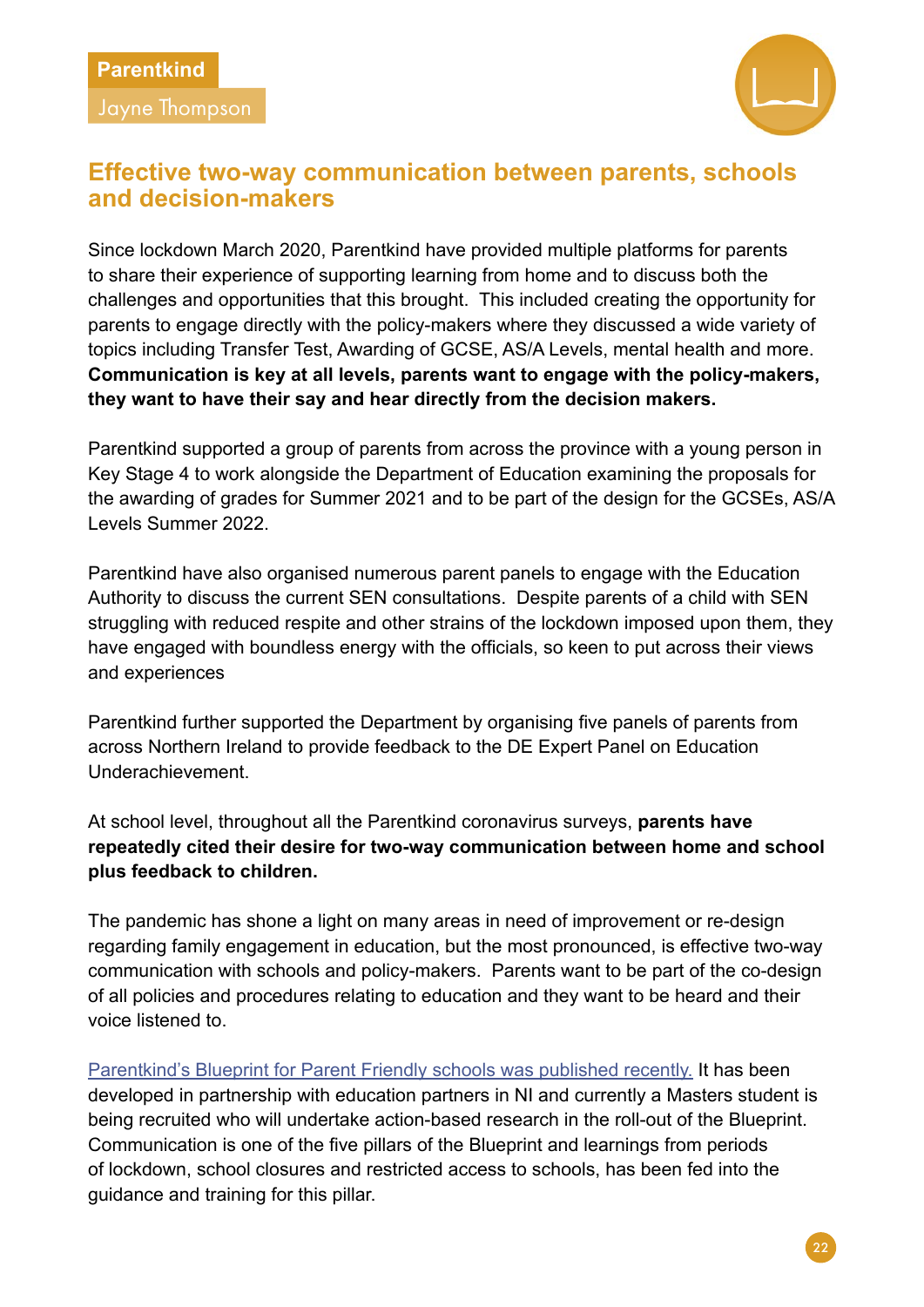<span id="page-26-0"></span>Jessica Blomkvist



## **Outreach – learning from the pandemic**

The Integrated Education Fund (IEF) is a charity that supports and promotes the growth of integrated education across Northern Ireland. It regularly engages with key stakeholders, including communities, parents, schools, political and statutory representatives, to encourage conversation, raise awareness and increase support for integrated education. Through its Integrate My School campaign, the IEF aims to empower parents to support their child's/children's school becoming integrated through a process called Transformation.

As for most other organisations, the COVID-19 pandemic has had a huge impact on the work we do, not least our parental/community engagement and outreach. This contribution reflects our experience as well as feedback received from other organisations working with communities, parents and young people at a recent event organised to share best practice, potential issues and experiences regarding engagement activities in this new context.

During the current pandemic, we have found that some forms of engagement work better than others. While all activities have had to move online, the following have been effective in terms of engaging parents and local communities:

- Providing participants with materials ahead of (and/or after) online engagement, for instance sending craft/activity packs, sweet treats ahead of meetings and posting hard copy materials and welcome/information packs
- Providing resources and activities for families on social media channels
- Holding informal online coffee mornings
- Pre-recording events where questions are invited before to help shape the discussions, offering flexibility as the event can be watched at a time that suits people
- **Online engagement has enabled people to take part even though they are further away**, for instance contributors from other countries
- Online events/meeting have the potential to reach parents and others who wouldn't otherwise have engaged as it allows **more flexibility in terms of distance and time**
- Organising virtual exhibitions (website or YouTube etc.)
- Online/Virtual space is considered a shared space by many
- Using a mix of 'serious' online content with 'lighter' content, such as new resources, video clips, activities and increased social medial content and engagement
- Offering a phone 'support line' and one-to-one phone meetings in addition to online engagement
- Ensuring that online safety procedures are implemented; incl. GDPR, confidentiality, group contract etc; due to potential privacy and confidentiality issues, seminar style events may work better online (with a presentation and less engagement)
- There are however several downsides to online engagement in the current context: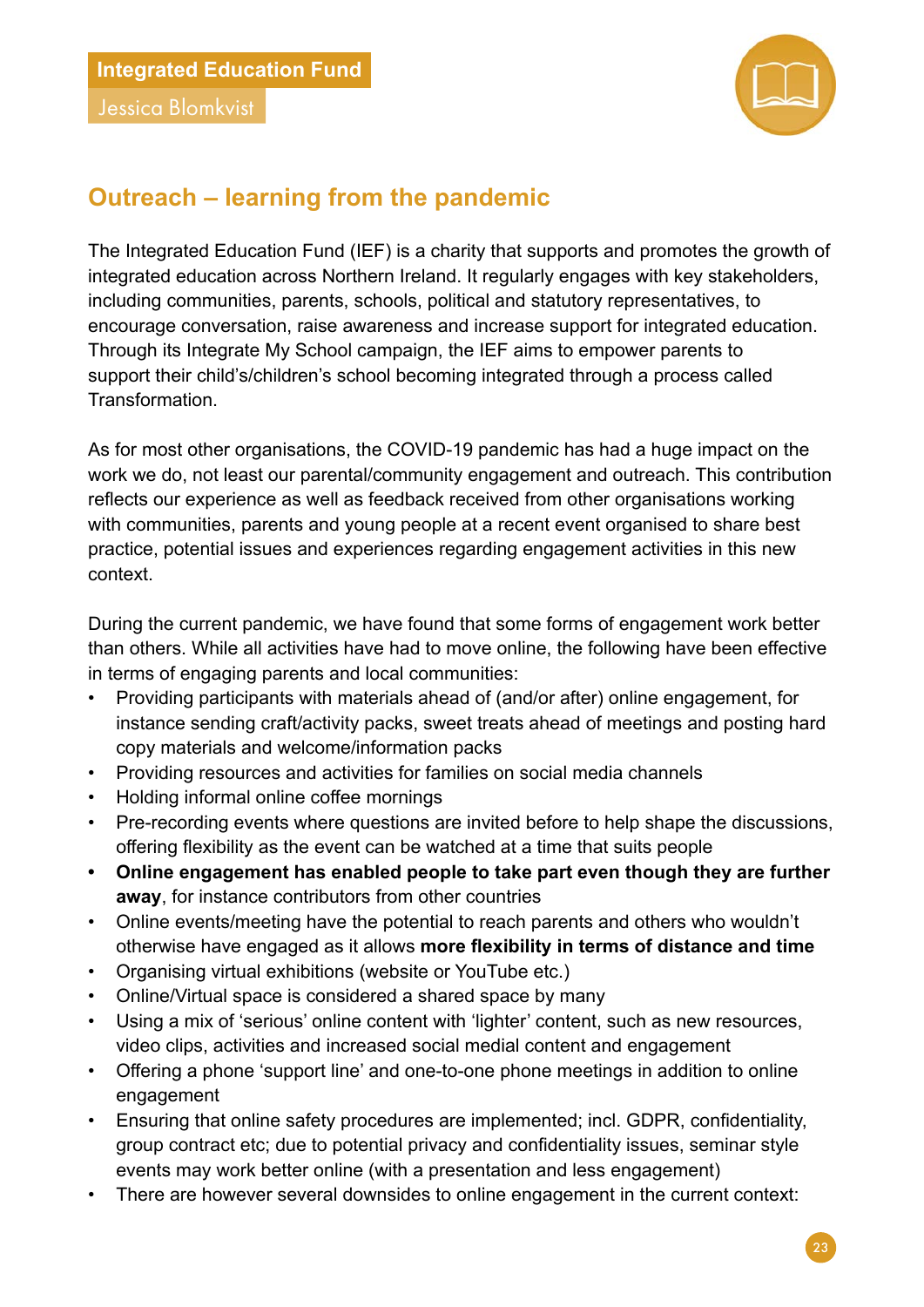

- **Broadband/connectivity issues/access to devices are a problem for many, in particular in rural areas and/or areas with high levels of deprivation**
- Pastoral care is difficult in relation online engagement; for instance, difficult conversations are harder to manage in a virtual space and more contentious issues tend to be avoided as it's difficult to offer the necessary pastoral care to participants online
- A balance is needed there is a sense of 'zoom fatigue' as many people are getting bored with engagement through online platforms
- Reaching 'new' parents and communities can be more difficult online (while connecting with already established contacts is more straightforward through online engagement)
- Informal chat can be difficult using online engagement
- Meeting management, setting expectations and facilitation skills are essential to handle any challenging situations that may arise during online engagement
- Privacy and confidentiality may be difficult to ensure; for instance, someone else can be listening in the room who isn't part of the meeting etc.

It can be concluded that the ideal scenario moving forward, in a post-pandemic context, is to combine the use of virtual space with face-to-face meetings as both have clear advantages. Ultimately, **the focus should be on ensuring that as many people as possible are enabled to take part** in conversations, and have a say, regarding issues that are relevant to them, their local community/area as well as society as a whole.